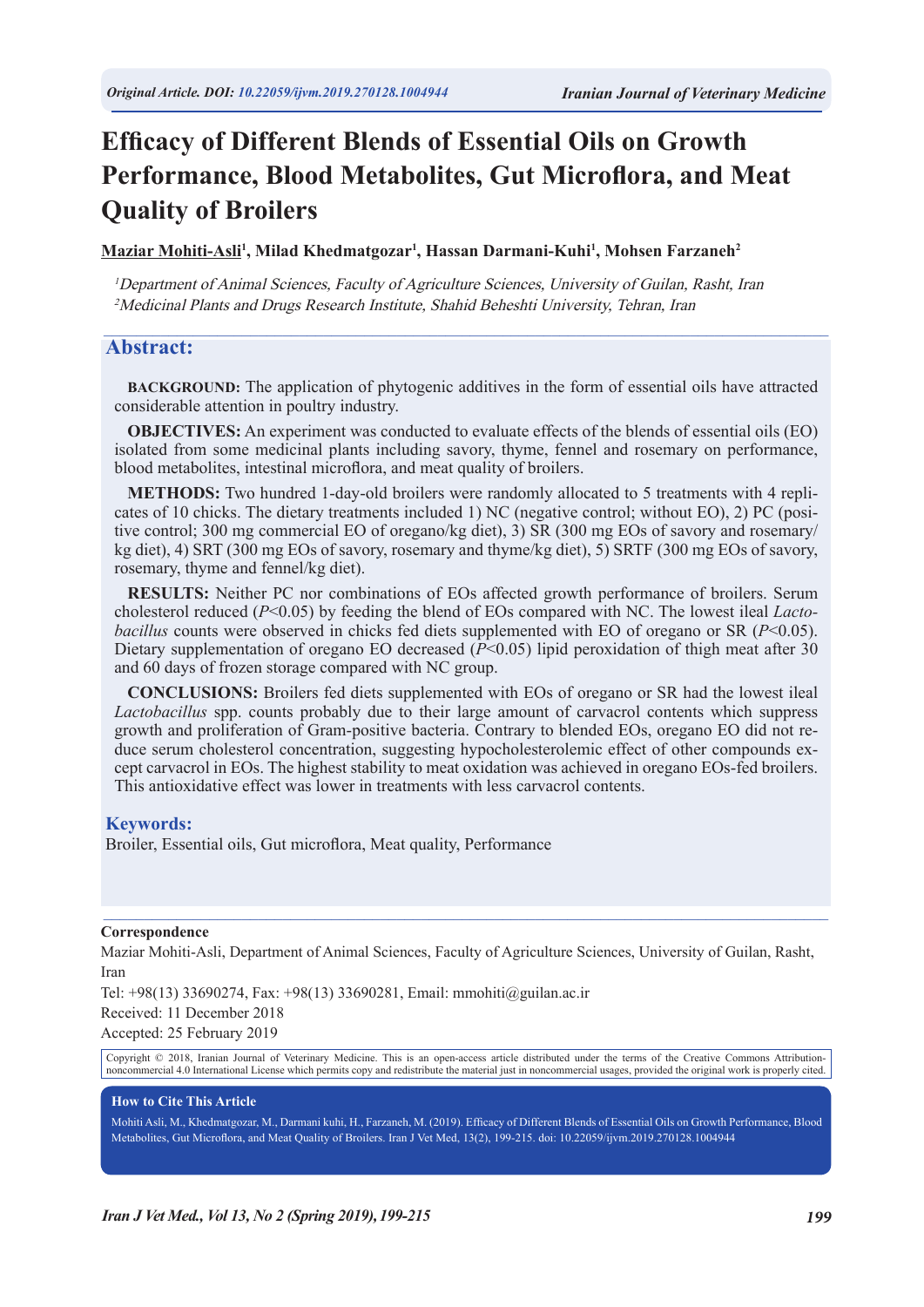# **Introduction**

The growing resistance of microorganisms to conventional chemicals and antibiotics has become a major concern in global public health that has prompted research toward the identification of potential antimicrobial agents with broad activity (Diaz-Sanchez et al., 2015). Essential oils (EO) are concentrated hydrophobic liquids containing the volatile aroma compounds produced as secondary metabolites in plants. Most EOs are made up of 20 to 60 compounds from a variety of chemical classes, mainly constituted by alcohols, aldehydes, esters, ethers, ketones, phenols, and terpenes. The EOs have been known for important biological activities, such as antimicrobial, antioxidant and inflammatory activity (Steiner, 2010). The antibacterial activity of EOs would be closely attributed to the incidence of phenolic components, while other constituents are believed to have little effect, interactions among these compounds should not be ignored (Burt, 2004). Regular combinations of EOs or their purified main components targets several biochemical processes in the bacteria leading to a synergistic, additive, or occasionally even antagonistic effects. The mechanisms of action of the EO blend are dependent on their chemical composition. Phenolic compounds are hydrophobic molecules with antimicrobial activity. The major phenolic compounds of thyme oil are carvacrol and thymol which exert similar antimicrobial effect from different mechanisms. The hydrophobicity of the phenolics allows them to easily penetrate to the lipid bilayer of the cytoplasmic membrane, leading to the leakage of ions and other critical molecules, resulting in death of the cell

(Nazzaro et al., 2013). The efficacy of EO on gut microflora in poultry is not consistent as it was supplemented to the diets at the levels of 20-200 mg EO/kg diet, which is below the range found in several in vitro studies (0.03 to 2.0%) to have antimicrobial activity (Hammer et al., 1999). Few studies could demonstrate reduced intestinal microbiota, including *Escherichia coli* and Clostridium perfringens, in broilers (Jamroz et al., 2003; Clavijo and Flórez, 2017). It was emphasized that selection of proper plants, active components, and efficacious dietary doses are important for suitability of these substances to influence poultry performance. However, essential oils have been extensively studied and have been used in aviculture to improve feed safety, further research is required to confirm if they can improve the productive parameters and poultry health (Diaz-Sanchez et al., 2015).

Recently, different commercial combinations of EOs have been studied in poultry diets; however, their biological efficacy presents a scattered picture (Hafeez et al., 2016). Therefore, there is a need to move beyond a perfunctory performance-based, product-driven research to a more mechanistic approach to fully understand where and how plant-derived compounds are working in our domestic livestock and poultry species (Steiner, 2010). The main objectives of the current study were to determine the components of freshly prepared EOs from some indigenous herbs grown in Iran and evaluate their antimicrobial and antioxidant effects in an in vivo trial on broiler chickens.

# **Materials and Methods**

**Preparation of EOs:** Aerial parts of fresh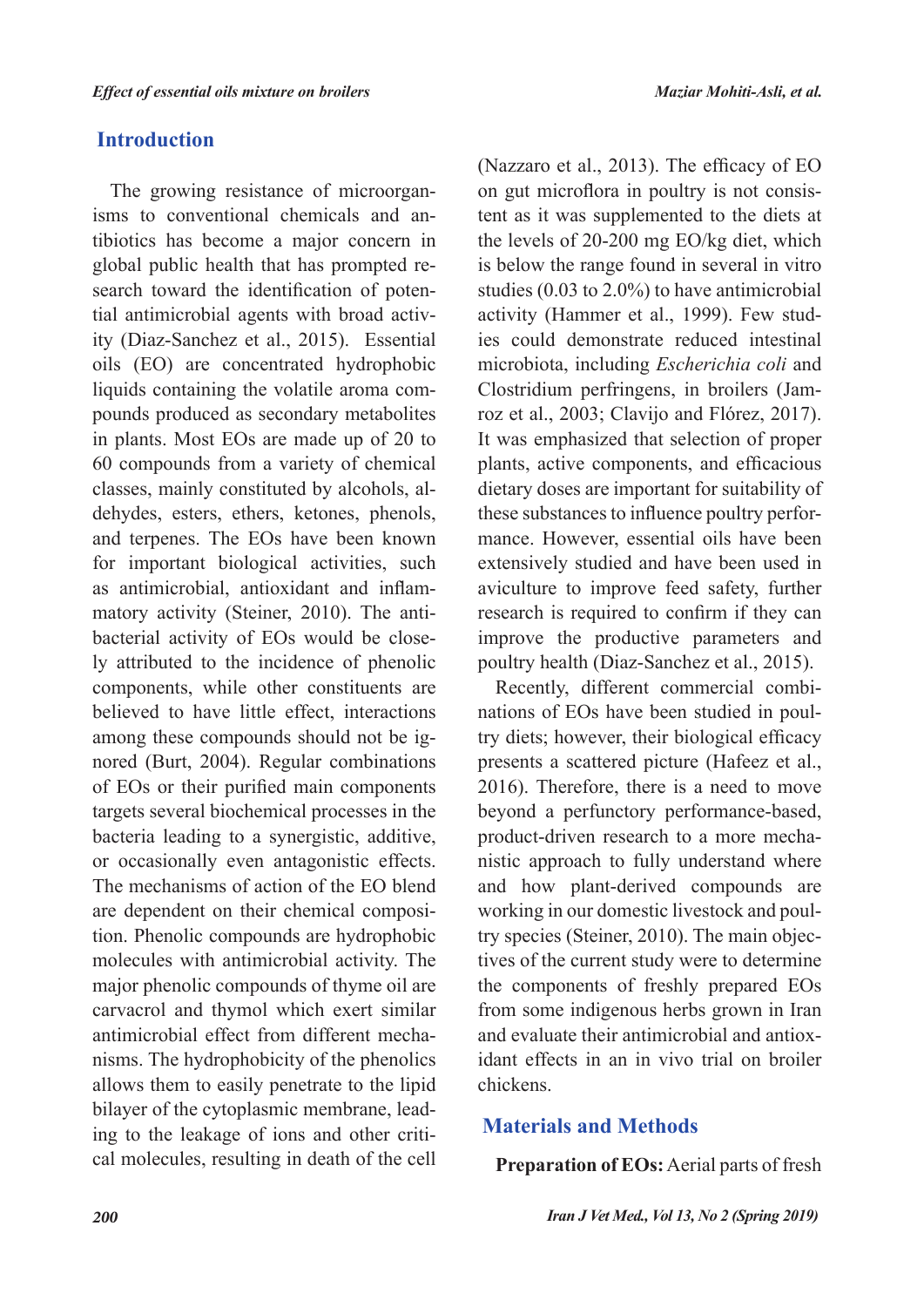Thymus daenensis celak, Satureja khuzistanica, Foeniculum vulgare and Rosemarinus officinalis were prepared from Medical Plant and Drugs Research Institute (Shahid Beheshti University, Tehran, Iran), dried in dark at room temperature and then powdered with a blender after verifying the species and elimination of trash bodies. The EOs were isolated by means of hydrodistillation, using Clevenger-type apparatus. The extraction procedure was performed for 3 h. Distilled oils were dried by anhydrous sodium sulfate, poured in opaque vials and stored at 4 °C until required.

**GC-FID and GC–MS analysis:** GC analysis was performed with a Thermoquest (San Jose, CA) gas chromatograph with a flame ionization detector (FID). Analysis carried out using fused silica capillary DB-1 column (60 m  $\times$  0.25 mm i.d.; film thickness 0.25 μm). Operating conditions were as follows: injector and detector temperatures were 250 °C and 300 °C, respectively. Nitrogen was used as carrier gas at a flow rate of 1 ml/min; oven temperature programmed, 60 °C-250 °C at the rate of 0.067 °C/s, and finally held isothermally for 60 s.

GC-MS analysis was also performed by using Thermoquest-Finnigan (San Jose, CA) gas chromatograph equipped with column described above and coupled with a TRACE mass quadrupole detector. Helium was used as carrier gas with ionization voltage of 70eV. Ion source and interface temperatures were 200 °C and 250 °C, respectively. Mass range was from m/z 43- 456. Gas chromatographic conditions were as given for GC.

**Identification of compounds:** The retention indices were calculated for all volatile constituents using a homologous series of

n-alkanes C6 - C24. Identification of individual compounds was carried out by comparison of their mass spectra with those of similar compounds from a database (Wiely/ NBS library) or with authentic compounds and confirmed by comparison of their retention indices with authentic compounds or with those reported in the literature (Özcan et al., 2006). For quantification purpose, relative area percentages obtained by FID were used without using correction factors.

**Birds, diets, and management:** The management of birds and all the experimental procedures performed in this study were approved by the Animal Care and Use Committee of University of Guilan. A total of 200 one-day-old straight-run broiler chicks (Ross 308; Navid Morgh Guilan Co., Guilan, Iran) were randomly allotted by BW into one of 5 treatments, each having 4 replicate floor pens with 10 chicks per pen. Chicks in each replicate were kept in a 1×1 m floor pen, deep littered with clean softwood shavings and equipped with a round feeder and a round drinker. The experiment was performed as a completely randomized design and the dietary treatments included 1) NC (negative control; basal diet without EO), 2) PC (positive control; 300 mg commercial EO of oregano/kg basal diet), 3) SR (300 mg EOs of savory and rosemary/ kg basal diet), 4) SRT (300 mg EOs of savory, rosemary and thyme/kg basal diet), 5) SRTF (300 mg EOs of savory, rosemary, thyme and fennel/kg basal diet). Each of the EO blends consisted of the oils in equal ratios which were mixed with calcium carbonate as a feed grade carrier to compose 5% (w/w) dilution. The commercial EO of oregano used as PC was in the form of a powder called Orego-Stim® (Meriden Animal Health Ltd., Luton, UK) that contains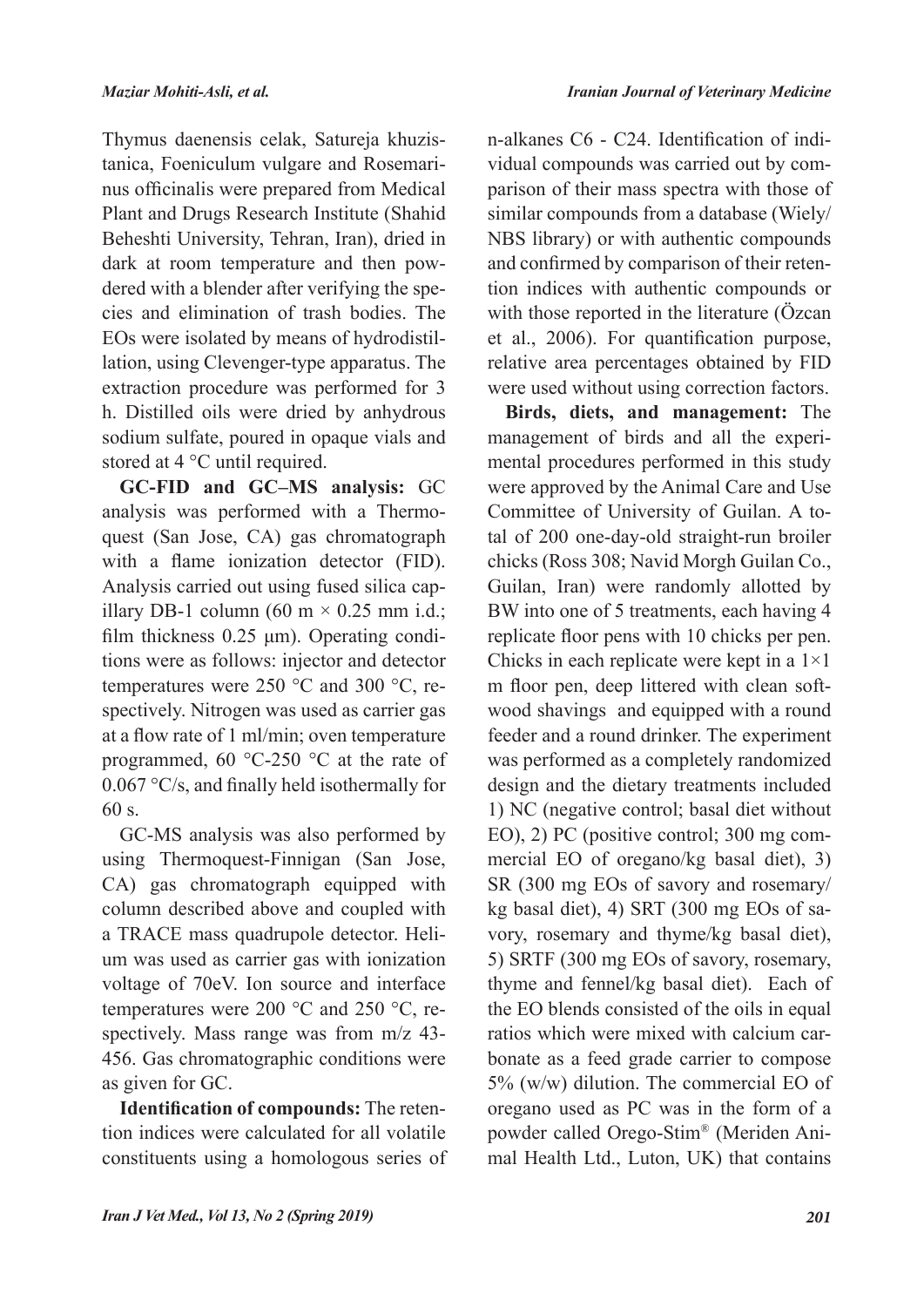5% EO of Origanum vulgare subsp. Hirtum plants and 95% natural feed grade inert carrier. Diets were formulated according to Ross 308 broiler manual (Aviagen, 2014) and prepared in mash form at pilot feed mill at University of Guilan. Table 1 presents ingredients and nutrient composition of the basal diet. Chicks were reared from 1 d old on the experimental diets and were allowed ad libitum access to both feed and water throughout experiment. Temperature and relative humidity were maintained within the optimum range. There was continuous light regimen for the first 2 d, and then 23 h lighting was applied thereafter. All the chicks were vaccinated based on a routine program.

**Sampling and measurements:** Chicks were weighed every week and feed consumption in each pen was recorded at weekly intervals. Mortality was recorded daily and weighed at occurrence. From these data, average daily body weight gain (BWG), average daily feed intake (ADFI) and feed conversion ratio (FCR) were calculated by week and for the entire experimental period.

Two broilers were selected from each pen with body weight closest to the mean pen weight and were killed by exsanguinations at 42 days of age. The body cavity was immediately opened and the ileum section was dissected and ileal digesta was aseptically flushed out with deionized water from the distal half of the ileum to sterile microtubes and kept frozen at -20 ºC until enumeration of microbial populations. The entire thigh meat was dissected from left half-carcass, deboned, individually wrapped in aluminium foil then placed inside Ziploc freezer bag and stored at -20 °C for 30 and 60 days.

**Serum metabolites:** Blood samples were collected by vena puncture of left wing vein

of 2 birds, one male and one female, from each replicate at 42 days of age for subsequent determination of serum metabolites. Blood samples were immediately centrifuged for 15 min at 3000 rpm to separate serum and the sera were kept in Eppendorf tubes at -20 °C until analyzed. The concentrations of total protein, glucose, triglyceride and total cholesterol in serum samples were measured by a spectrophotometer (Biochrom Libra S22, UK) according to the enzymatic colorimetric methods using commercial reagent kits (Pars Azmoon Inc., Tehran, Iran).

**Intestinal microbial populations:** Ileum digesta samples from each bird were evaluated for *E. coli* and *Lactobacillus* spp. counts using culture techniques described by Dibaji et al. (2014). In brief, before enumeration, frozen digesta samples were incubated at 4 °C for 10 h. Thereafter, 0.2 g of digesta was taken from each sample and was diluted in 2 ml sterile physiological saline (pH 7.0), and 10-fold (10% wt/vol) serial dilutions (10- <sup>1</sup>,  $10^{-2}$ ,  $10^{-3}$ ,  $10^{-4}$ ,  $10^{-5}$  and  $10^{-6}$ ) were made from diluted samples. Subsequently, 100 µl of each three last dilutions  $(10^{-4}, 10^{-5})$  and 10-6 ) was inoculated into Petri dish containing the selective agar media for further bacterial enumeration. *Lactobacillus* spp. Was incubated using de Man, Rogosa, and Sharpe (MRS) agar in an anaerobic jar at 37 ºC for 48 h, and generic *E. coli* colonies were incubated using MacConkey agar at 37 ºC for 24h. Counting of bacteria in the Petri dishes was performed by a colony counter. The bacterial counts were reported as  $log_{10}$  colony-forming units (CFU) per gram of ileal contents.

Determination of moisture and pH in meat

The method of Corzo et al. (2009) was used to measure meat moisture. The ground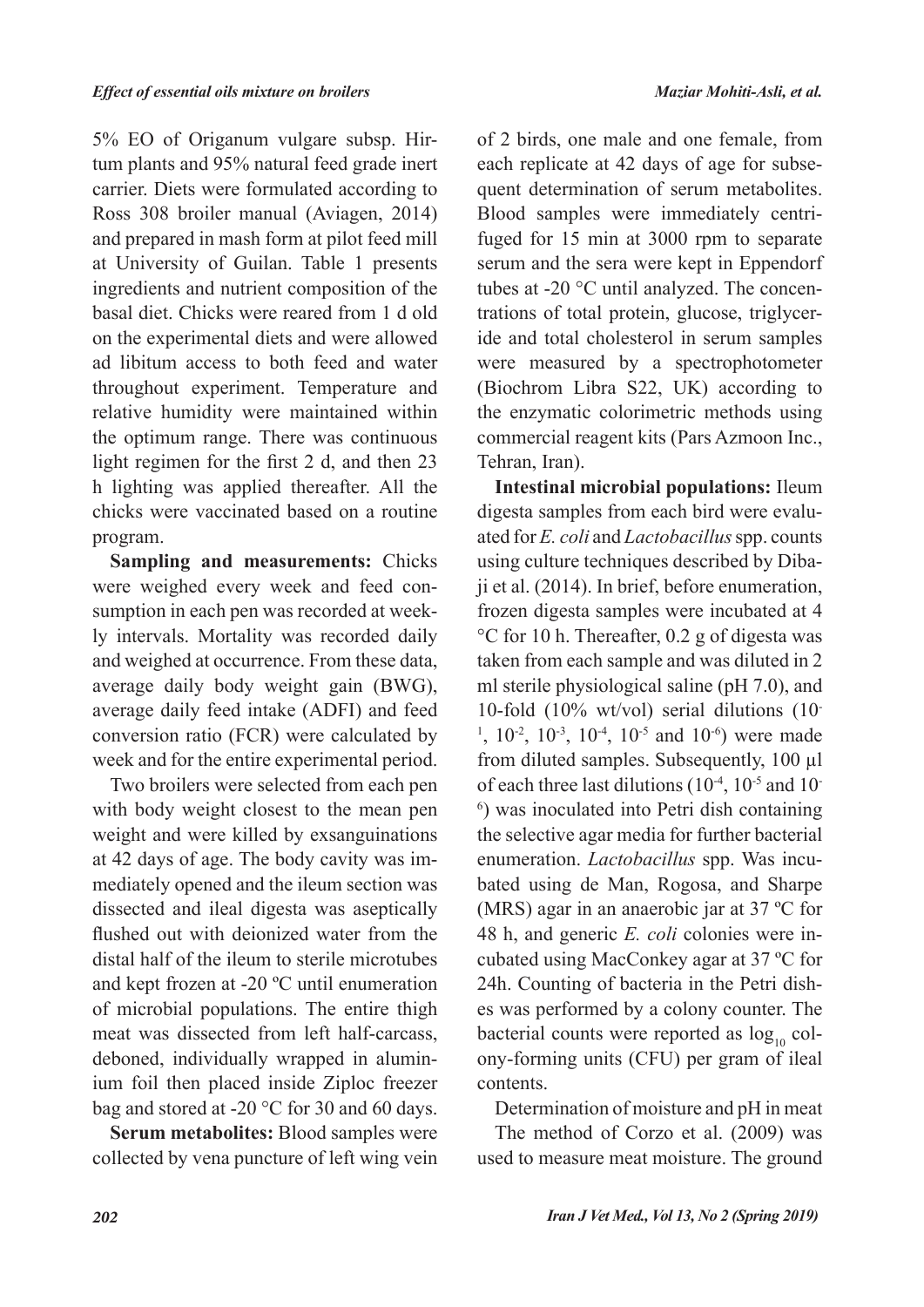meat samples were dried for 12-16 h in a vacuum-oven at 103 °C and the moisture of meat was calculated. The pH of meat samples was determined according to the method of Biswas et al. (2007). Approximately, 5 g of tissue samples were homogenized with 50 ml of distilled deionized water using a homogenizer (Yellowline, IKA Works, Wilmington, NC, USA) at 10,000 rpm for 1 min, then transferred to a 50 mL beaker. The pH of homogenate was determined using a digital pH meter (Inolab WTW, Germany) at room temperature.

**Lipid peroxidation of thigh meat:** Lipid oxidation was determined by thiobarbituric acid reactive substances (TBARS) assay according to spectrophotometric method as described by Botsoglou et al. (1994). In brief, samples were thoroughly homogenized (Yellowline homogenizer, IKA Works, Wilmington, NC, USA) in presence of 8 mL of 5% aqueous trichloroacetic acid and 5 ml of 0.8% butylated hydroxytoluene in hexane, and the mixture was centrifuged. The top layer was discarded and a 2.5 mL aliquot from the bottom layer was mixed with 1.5 mL of aqueous 2-thiobarbituric acid (8  $g/L$ ) to be further incubated at 70 °C for 30 min. Following incubation, the mixture was cooled to room temperature and submitted to spectrophotometry (Biochrom Libra S22, UK) in 532-600 nm. The following equation (Heath and Packer, 1968) was used to read the concentration of TBARS of meat (ng/g).

TBARS = 1000[(Abs 523- Abs 600nm) /155]

**Statistical analysis:** Normal distribution of residuals and variance homogeneity of the data was tested by UNIVARIATE procedure and the Levene's test, respectively. Statistical analyses of data were conducted according to a completely randomized design using the GLM procedure of SAS (SAS Institute, 2015) with individual pens as experimental unit. The number of CFUs was expressed as logarithmic  $(log_{10})$  transformation per gram of intestinal digesta. All microbiological concentrations from each bird were subjected to log-transformation prior to statistical analysis. Differences among the individual means were compared by Tukey test  $(P< 0.05)$ .

# **Results**

**Chemical composition of the EOs:** The chemical composition of the EOs identified by GC and GC–MS analysis are presented in Table 2. More than twenty compounds were identified in the oil of Origanum vulgare, with the main constituents being carvacrol (81.89%), γ-terpinene (5.1%), p-cymene (3.76%), and thymol (2.42%). The major bioactive constituents of freshly prepared EOs were: Satureja khuzistanica oil contained carvacrol (80.05%), thymol (11.86%), and p-cymene (1.85%), Rosemarinus officinalis oil contained α-pinene (26.02%), 1,8-cineol (19.26%), camphene (5.11%), berbenone (14.85%), and camphor (6.73%), Thymus daenensis celak oil contained thymol  $(72.3\%)$ , carvacrol  $(7.1\%)$ , and p-cymene (5.4%), and Foeniculum vulgare oil contained trans-anethole (75.8%), fenchone (7.2%),  $\alpha$ -phellandrene (4.6%), and  $\gamma$ -terpinene (4.8%).

**Growth performance:** All broilers appeared healthy and average livability value was 97.4±0.8 for the entire experiment and there was no difference among treatments (*P*> 0.05). The effects of dietary treatments on BWG, ADFI, and FCR during 0 to 21 d, 22 to 42 d, and 1 to 42 d of age are presented in Table 3. Dietary supplementation of any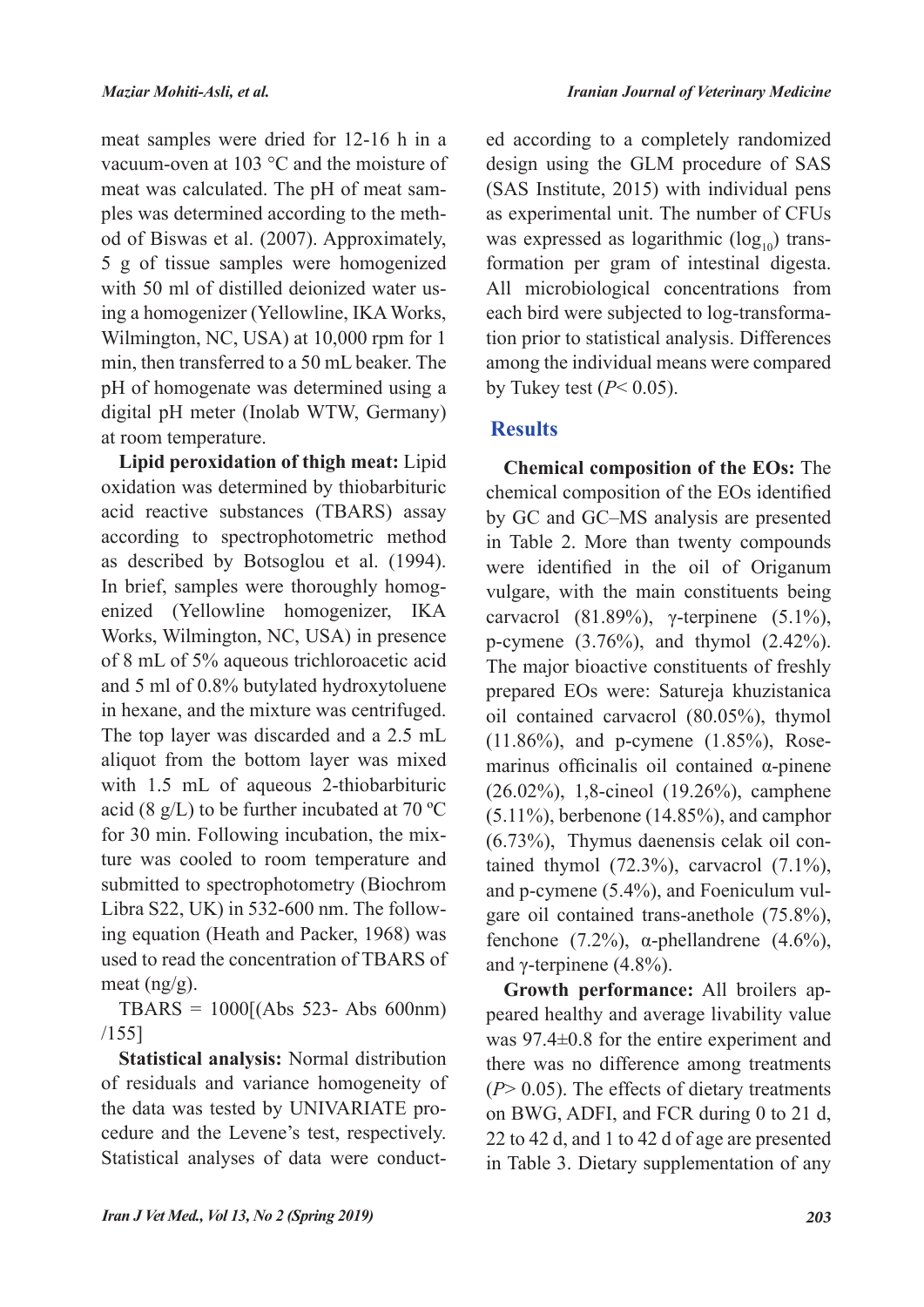### *Effect of essential oils mixture on broilers Maziar Mohiti-Asli, et al.*

**Table 1.** Feed ingredients and nutrient composition (% as-fed basis, unless otherwise indicated) of the basal diets during different growth periods. 1- Vitamin premix provided the following per kilogram of diet: vitamin A (trans-retinyl acetate), 10000 IU; vitamin D3 (cholecalciferol), 2000 IU; vitamin E (DL- α-tocopherol acetate), 45 IU; vitamin K3 (bisulfate menadione complex), 3 mg; thiamine (thiamine mononitrate), 3 mg; riboflavin, 9 mg; nicotinic acid, 30 mg; pantothenic acid (D-calcium pantothenate), 10 mg; vitamin B6, 4 mg; D-biotin, 0.1 mg; folic acid, 2 mg; vitamin B12 (cyanocobalamin), 0.02 mg and choline (choline chloride), 1000 mg. 2- Mineral premix provided the following per kilogram of diet: iron (FeSO4•7H2O), 55 mg; manganese (MnSO4•H2O), 100 mg; zinc (ZnO), 85 mg; copper (CuSO4•5H2O), 13 mg; iodine (Ca (IO3)2), 1.3 mg; selenium (Na2SeO3), 0.2 mg.

| Item                            | Starter, 0-10 d | Grower, 11-24 d | Finisher, 25-42 d |
|---------------------------------|-----------------|-----------------|-------------------|
| Ingredient%                     |                 |                 |                   |
| Corn grain                      | 56.49           | 58.70           | 61.97             |
| Soybean meal, 44%               | 36.85           | 34.48           | 30.40             |
| Soybean oil                     | 1.97            | 2.89            | 3.84              |
| Calcium carbonate               | 1.17            | 0.94            | 0.92              |
| Dicalcium phosphate             | 2.00            | 1.75            | 1.68              |
| Sodium chloride                 | 0.36            | 0.29            | 0.29              |
| Sodium bicarbonate              | $0.00\,$        | 0.10            | 0.10              |
| L-Threonine, 99%                | 0.10            | 0.03            | 0.02              |
| DL-Methionine, 99%              | 0.31            | 0.23            | 0.20              |
| L-Lysine monohydrochloride, 78% | 0.24            | 0.09            | 0.07              |
| Vitamin premix1                 | 0.25            | 0.25            | 0.25              |
| Mineral premix2                 | 0.25            | 0.25            | 0.25              |
| Total                           | 100             | 100             | 100               |
| Calculated composition          |                 |                 |                   |
| AMEn, kcal/kg                   | 2850            | 2950            | 3050              |
| CP                              | 21.0            | 20.1            | 18.6              |
| Digestible Arg                  | 1.32            | 1.25            | 1.14              |
| Digestible Lys                  | 1.20            | 1.03            | 0.92              |
| Digestible Met+Cys              | 0.89            | 0.79            | 0.72              |
| Digestible Thr                  | 0.78            | 0.68            | 0.62              |
| Calcium                         | 0.99            | 0.84            | 0.81              |
| Available P                     | 0.47            | 0.42            | 0.40              |
| Sodium                          | 0.16            | 0.16            | 0.16              |
| Potassium                       | 0.87            | 0.84            | 0.77              |
| Chloride                        | 0.28            | 0.23            | 0.23              |

combinations of EOs or commercial oregano oil had no effect (*P*> 0.05) on growth performance of broilers in either phase or the entire period of the experiment. However, broilers fed SR supplemented diets tended to have a slightly lower  $(P= 0.119)$ FCR compared with NC birds from 0 to 42 d of age.

**Serum metabolites:** As presented in Table 4, blood serum cholesterol of broilers significantly reduced (*P*< 0.05) by feeding each blend of EOs compared with NC, while it was not significantly different between the NC and PC. Serum triglyceride, glucose, and protein concentration were not affected by inclusion of EOs to the diet.

**Intestinal microbial populations:** Intestinal microflora identified (*E. coli* and Lactobacillus) in each treatment of EOs are summarized in Table 5. Broiler fed SR supplemented diets had the least *E. coli* bacteria count in ileum, which was not sig-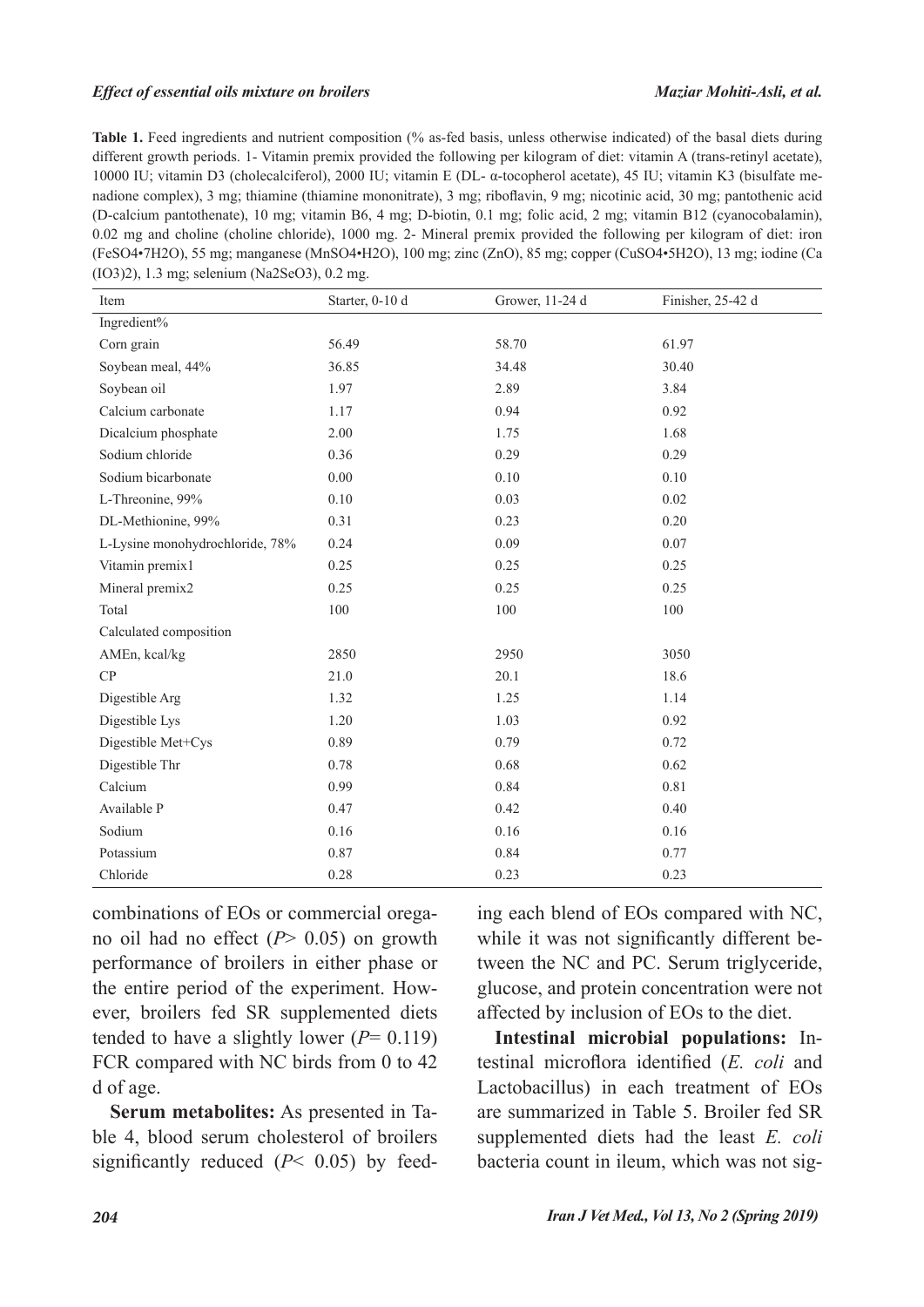### *Maziar Mohiti-Asli, et al.*

**Table 2.** Composition (% total volatile) and Retention Indices (RI) of the essential oil of Origanum vulgare, Satureja khuzistanica, Rosemarinus officinalis, Thymus daenensis celak and Foeniculum vulgare. <sup>a</sup> Retention indices on DB-1 capillary column.  $\frac{b}{0.5\%}$ .

| RI a | Compound               | $\%$                     |                          |                          |                          |                                   |
|------|------------------------|--------------------------|--------------------------|--------------------------|--------------------------|-----------------------------------|
|      |                        | Oreganum                 | Satureja<br>khuzistanica | Thymus<br>daenensis      | Foeniculum               | Rosemarinus<br>officinalis        |
| 931  | $\alpha$ -thujene      | vulgare<br>1.01          | $-b$                     | 2.3                      | vulgare<br>4.3           |                                   |
|      |                        |                          | 0.78                     |                          |                          | $\overline{\phantom{a}}$<br>26.02 |
| 938  | $\alpha$ -pinene       | $\overline{a}$           |                          | 0.7                      | $\overline{\phantom{0}}$ |                                   |
| 950  | camphene               |                          |                          | $\overline{\phantom{0}}$ | $\overline{a}$           | 5.11                              |
| 977  | $\beta$ -pinene        |                          |                          | $\overline{\phantom{0}}$ |                          | 1.01                              |
| 980  | 3-octanone             |                          |                          | $\overline{\phantom{0}}$ | $\overline{a}$           | 3.68                              |
| 989  | $\beta$ -myrcene       | 0.96                     |                          | 1.6                      | $\overline{\phantom{0}}$ | 1.72                              |
| 1008 | $\alpha$ -phellandrene | $\overline{a}$           |                          | $\overline{\phantom{0}}$ | 4.6                      | $\overline{\phantom{a}}$          |
| 1016 | $\alpha$ -terpinene    | $\overline{a}$           |                          | 1.8                      | $\overline{\phantom{a}}$ | $\overline{\phantom{0}}$          |
| 1024 | para-cymene            | 3.76                     | 1.85                     | 5.4                      | $\overline{\phantom{a}}$ | 5.18                              |
| 1035 | 1,8-cineol             | $\overline{a}$           |                          | $\overline{\phantom{0}}$ | $\overline{\phantom{a}}$ | 19.26                             |
| 1039 | $\beta$ -phellandrene  | $\overline{a}$           |                          | $\overline{\phantom{0}}$ | 1.9                      | $\overline{\phantom{a}}$          |
| 1059 | $\gamma$ -terpinene    | 5.1                      |                          | 4.8                      | 0.5                      |                                   |
| 1071 | fenchone               | $\overline{a}$           |                          | $\overline{a}$           | 7.2                      | $\overline{\phantom{a}}$          |
| 1101 | linalool               |                          | 0.73                     | $\overline{a}$           | $\overline{\phantom{m}}$ | 1.96                              |
| 1150 | camphor                |                          |                          |                          | $\overline{a}$           | 6.73                              |
| 1198 | $\alpha$ -terpineol    |                          |                          |                          | $\overline{a}$           | 2.92                              |
| 1207 | myrtenol               |                          |                          | $\overline{a}$           | $\overline{a}$           | 0.82                              |
| 1221 | berbenone              |                          |                          |                          | $\overline{\phantom{a}}$ | 14.85                             |
| 1228 | estragol               |                          |                          |                          | 3                        | $\overline{\phantom{a}}$          |
| 1282 | trans-anethole         | $\overline{a}$           |                          | $\overline{\phantom{0}}$ | 75.8                     | $\overline{\phantom{a}}$          |
| 1290 | endobornyl acetate     |                          |                          |                          | $\overline{\phantom{0}}$ | 2.05                              |
| 1299 | thymol                 | 2.42                     | 11.86                    | 72.3                     |                          |                                   |
| 1311 | carvacrol              | 81.89                    | 80.05                    | 7.1                      | $\overline{\phantom{0}}$ |                                   |
| 1383 | $\beta$ -caryophyllene | $\overline{\phantom{0}}$ | 0.63                     | 2.5                      | $\overline{a}$           |                                   |
| 1495 | $\alpha$ -humulene     | $\overline{a}$           | 0.59                     | $\overline{\phantom{0}}$ |                          |                                   |
| 1575 | spathulenol            |                          | 0.66                     | $\overline{\phantom{0}}$ |                          |                                   |
|      | Total                  | 95.14                    | 97.15                    | 98.5                     | 97.3                     | 91.31                             |

nificantly different from NC (*P*> 0.05). In addition, broilers fed either PC or SR in diets had lower (*P*< 0.05) *Lactobacillus* spp. counts than those fed SRT supplemented diets, however none of them were different from those fed NC or SRTF.

**Meat quality:** As presented in Table 6, lipid peroxidation, as reflected by the amount of TBARS in thigh meat samples, after 30 and 60 days of frozen storage was significantly lower (*P*< 0.05) in meats from broilers fed PC diet than those from NC,

while the 3 other groups had no significant difference from NC or PC. No significant difference was observed in the pH and moisture of thigh samples among the treatments in different storing time.

## **Discussion**

Literature review has shown variations between chemical compositions of EOs. For example, Farzaneh et al. (2015) determined the main components of the S. khuzistanica oil as carvacrol (48%), p-cymene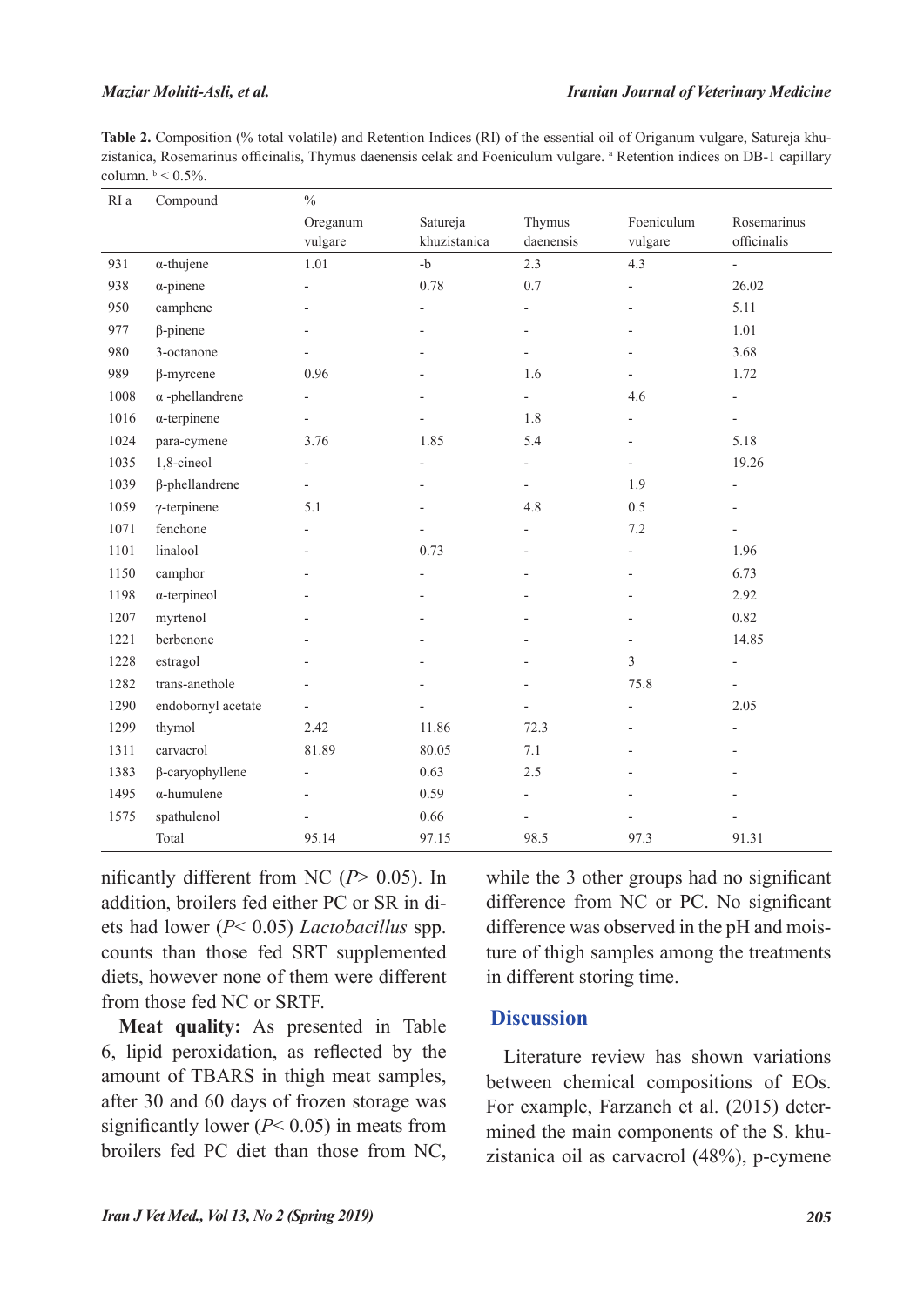### *Effect of essential oils mixture on broilers Maziar Mohiti-Asli, et al.*

**Table 3.** Average body weight gain (BWG), average daily feed intake (ADFI) and feed conversion ratio (FCR) of broilers fed diets supplemented with blends of essential oils. Positive Control: Oregano EO, 300 mg/kg, SR: Savory+Rosemary, 300 mg/ kg, SRT: Savory+Rosemary+Thyme, 300 mg/kg, SRTF: Savory+Rosemary+Thyme+Fennel, 300 mg/kg. SEM = Standard error of means.

|                                        | $0$ to 21 d |             |          | $22$ to 42 d |             |          | $0$ to 42 d |             |            |
|----------------------------------------|-------------|-------------|----------|--------------|-------------|----------|-------------|-------------|------------|
| Treatment                              | BWG, g/d    | ADFI, $g/d$ | FCR, g/g | BWG, g/d     | ADFI, $g/d$ | FCR, g/g | BWG, g/d    | ADFI, $g/d$ | FCR, $g/g$ |
| Negative Control                       | 27.1        | 42.2        | 1.57     | 76.8         | 147.0       | 1.91     | 51.9        | 94.6        | 1.81       |
| Positive Control                       | 25.4        | 39.6        | 1.55     | 73.5         | 145.7       | 1.98     | 49.5        | 92.6        | 1.87       |
| $SR$ , 300 mg/kg                       | 28.4        | 41.0        | 1.44     | 77.6         | 148.2       | 1.90     | 53.0        | 94.6        | 1.78       |
| SRT, $300 \frac{\text{mg}}{\text{kg}}$ | 27.3        | 42.8        | 1.57     | 78.8         | 152.8       | 1.93     | 53.1        | 97.8        | 1.84       |
| SRTF, $300 \text{ mg/kg}$              | 26.7        | 40.9        | 1.53     | 72.0         | 140.3       | 1.95     | 49.2        | 90.6        | 1.84       |
| <b>SEM</b>                             | 2.57        | 2.36        | 0.076    | 4.78         | 6.96        | 0.080    | 2.76        | 4.27        | 0.044      |
| P-value                                | 0.592       | 0.379       | 0.152    | 0.272        | 0.208       | 0.724    | 0.164       | 0.235       | 0.119      |

**Table 4.** Blood metabolites (mg/dl) of broilers fed diets supplemented with blends of essential oils. a-b Means within a column with different superscripts are significantly different (*P*< 0.05). Positive Control: Oregano EO, 300 mg/kg, SR: Savory+Rosemary, 300 mg/kg, SRT: Savory+Rosemary+Thyme, 300 mg/kg, SRTF: Savory+Rosemary+Thyme+Fennel, 300 mg/kg. SEM = Standard error of means.

| Treatment        | Cholesterol        | Triglyceride | Glucose | Protein |
|------------------|--------------------|--------------|---------|---------|
| Negative Control | $121.1^{\circ}$    | 96.3         | 238.6   | 3.96    |
| Positive Control | $111.6^{ab}$       | 94.1         | 247.2   | 3.87    |
| $SR$ , 300 mg/kg | 107.3 <sup>b</sup> | 107.0        | 249.5   | 3.67    |
| SRT, 300 mg/kg   | 99.0 <sup>b</sup>  | 94.5         | 251.2   | 3.80    |
| SRTF, 300 mg/kg  | 107.0 <sup>b</sup> | 97.2         | 247.2   | 3.65    |
| <b>SEM</b>       | 12.48              | 25.42        | 15.06   | 0.388   |
| $P$ -value       | 0.022              | 0.845        | 0.515   | 0.460   |

(18.5%) and  $\gamma$ -terpinene (11%). The composition of EO depends on the interaction of many factors that deal mainly with the plant raw material and the EO production process. For instance, factors such as the plant species and growth stage, the environment, the agricultural practices and the geography will affect the EO content and composition of the plant raw material. As a result, the plant raw materials for EO production vary considerably and the same applies to the resulting EO products (Russo et al., 1998). This could be one of the potential reasons for inconsistency between results of different studies on EOs in broiler nutrition.

In the current study, growth performance of broilers was not affected by supplementation of any combination of EOs or commercial oregano oil to the corn-soybean meal based diets at 0 to 42 d. This finding is consistent with results of our previous research (Mohiti-Asli and Ghenaatparast-Rashti, 2017) that have demonstrated adding the commercial oregano oil at 300 mg/kg to diet had no effect on BWG, ADFI and FCR of broilers from 0 to 42 days of age. Amad et al. (2011) reported no difference in BWG and ADFI of broilers fed diets supplemented with a commercial blend of EOs, with thymol and anethole as major active components, than those fed the control diet during grower phase and the entire period. In contrast, Hashemipour et al. (2013) reported that supplementation of thymol and carvacrol from a commercial blend added at the rate of 200 ppm in broiler diets en-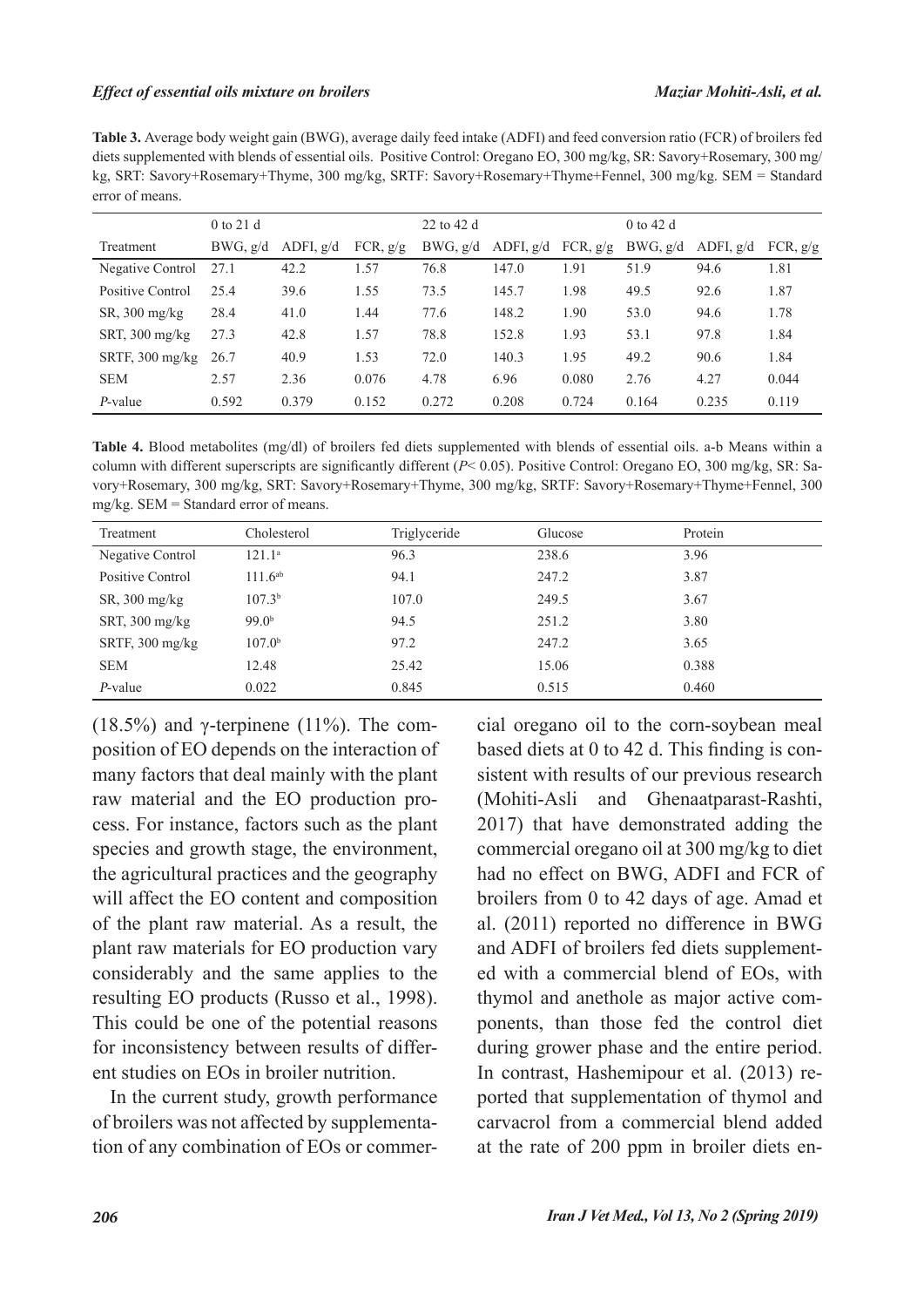### *Maziar Mohiti-Asli, et al.*

**Table 5.** Log10 bacterial number per gram of ileum contents from broilers fed diets supplemented with blends of essential oils.  $a-b$  Means within a column with different superscripts are significantly different  $(P< 0.05)$ . Positive Control: Oregano EO, 300 mg/kg, SR: Savory+Rosemary, 300 mg/kg, SRT: Savory+Rosemary+Thyme, 300 mg/kg, SRTF: Savory+Rosemary+Thyme+Fennel, 300 mg/kg. SEM = Standard error of means.

| Treatment        | Lactobacillus spp. | Escherichia coli |
|------------------|--------------------|------------------|
| Negative Control | $7.46^{ab}$        | 6.70             |
| Positive Control | $7.35^{b}$         | 6.56             |
| $SR$ , 300 mg/kg | 7.29 <sup>b</sup>  | 6.43             |
| SRT, 300 mg/kg   | 7.59a              | 6.55             |
| SRTF, 300 mg/kg  | 7.47 <sup>ab</sup> | 6.66             |
| <b>SEM</b>       | 0.174              | 0.227            |
| P-value          | 0.023              | 0.173            |

**Table 6.** Moisture, pH, and lipid peroxidation (ng of thiobarbituric acid reactive substances, TBARS, per g of meat) of stored thigh meat samples obtained from broilers fed diets supplemented with blends of essential oils. a-b Means within a column with different superscripts are significantly different (*P*< 0.05). Positive Control: Oregano EO, 300 mg/kg, SR: Savory+Rosemary, 300 mg/kg, SRT: Savory+Rosemary+Thyme, 300 mg/kg, SRTF: Savory+Rosemary+Thyme+Fennel, 300 mg/kg. SEM = Standard error of means.

|                          | 30 <sub>d</sub> |       |                    | 60d            |       |               |
|--------------------------|-----------------|-------|--------------------|----------------|-------|---------------|
| Treatment                | moisture, $\%$  | pH    | TBARS, $ng/g$      | moisture, $\%$ | pH    | TBARS, $ng/g$ |
| Negative Control         | 75.3            | 6.18  | $2.55^{\rm a}$     | 74.6           | 6.45  | 2.71a         |
| Positive Control         | 77.1            | 6.18  | 1.66 <sup>b</sup>  | 74.2           | 6.36  | 1.80b         |
| $SR$ , 300 mg/kg         | 74.2            | 6.20  | $2.07^{ab}$        | 74.1           | 6.35  | 2.16ab        |
| SRT, $300 \text{ mg/kg}$ | 74.5            | 6.32  | 1.93 <sup>ab</sup> | 73.7           | 6.43  | 2.08ab        |
| SRTF, 300 mg/kg          | 75.9            | 6.04  | $2.30^{ab}$        | 75.3           | 6.16  | 2.40ab        |
| <b>SEM</b>               | 2.70            | 0.196 | 0.532              | 2.59           | 0.202 | 0.565         |
| P-value                  | 0.257           | 0.140 | 0.030              | 0.770          | 0.070 | 0.044         |

hanced BWG, and decreased ADFI from day 25 to 42. Moreover, Alp et al. (2012) reported that broilers fed the oregano oil in diets consumed less feed and had better FCR from day 21 to 42 and from day 0 to 42 than those fed control diet. It has been reported that blends of EOs have improved broiler performance when given as dietary supplements (Hosseini et al., 2018). Similarly, Jamroz et al. (2003) reported that a blended supplement containing carvacrol, capsaicin and cinnamaldehyde improved both body weight and FCR in broilers at 21 d of age.

Previous studies performed on the effect of EOs on growth performance of broilers exhibited conflicting results, and do not permit a generalized conclusion on the efficacy

of such feed additives. In a study on broilers feeds supplemented with oregano no effect was found on performance (Botsoglou et al., 2002), whereas Mohiti-Asli and Ghenaatparast-Rasht (2015) reported that BWG from 22 to 28 day of age has been increased in broilers with mild coccidiosis challenge fed Orego-Stim, the commercial supplement based on oregano used in the current study, in diets. A potential reason for inconsistent results of previous experiments that studied the growth performance of broiler fed EO may be due to the content of active substances in EO samples. Indeed, the inadequate amounts of the terpenes in the diets could be a probable reason for lack of effect on performance of growing chickens in previous studies. In the current experiment, the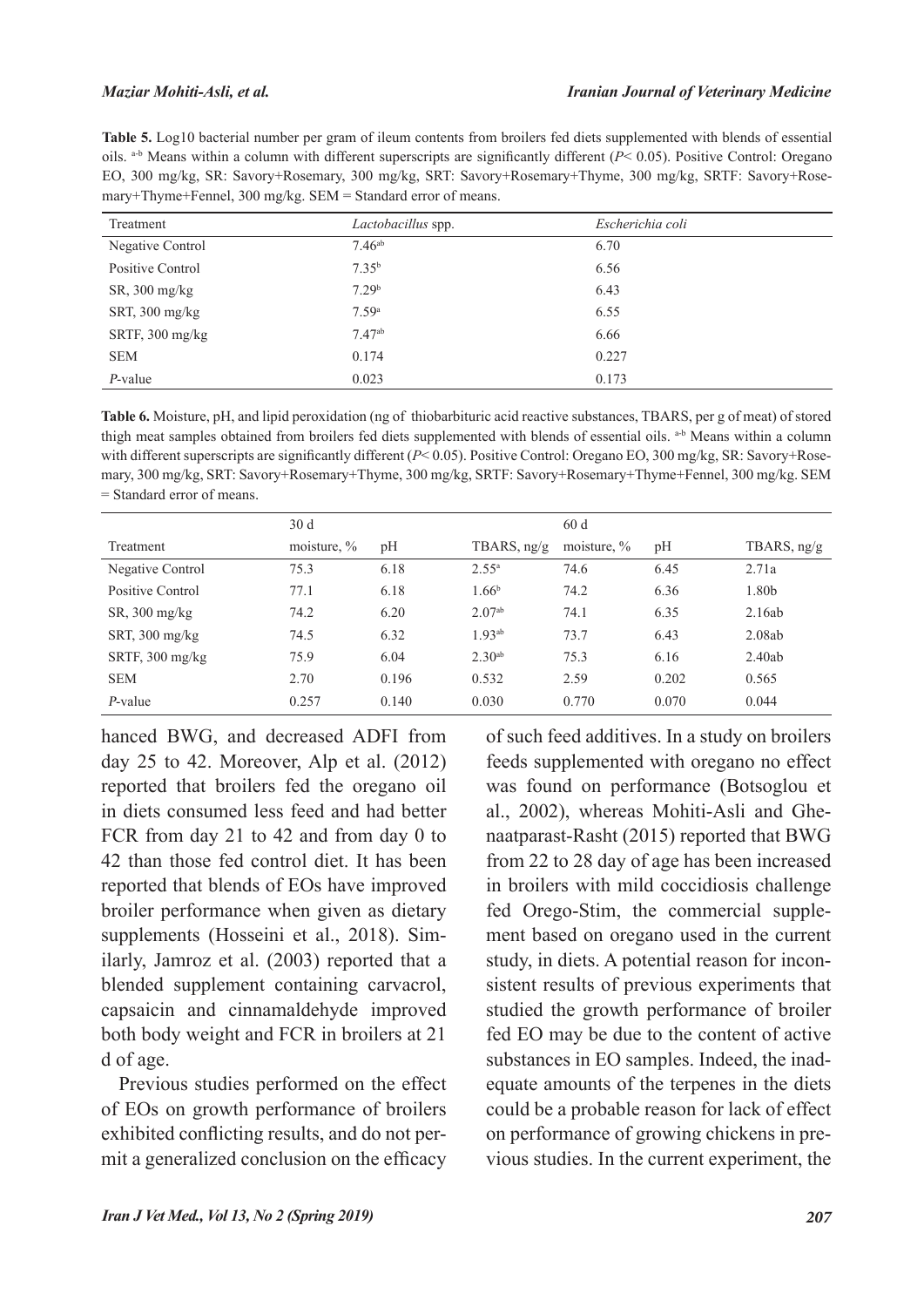concentration of pure EOs included per kg of the diets was 15 mg  $(5\% \times 300$  mg) which was around 100-times lower than dietary inclusion rate of EOs in previous study of Cross et al. (2007). However, these authors reported that dietary inclusion of 1 g/kg oregano oil in broilers diet could not affect the performance, it was therefore suggested that although oregano oil is a potent antimicrobial, it may not improve performance, and may even restrict growth rate of broiler chicks. Jang et al. (2007) reported that BWG, ADFI and FCR were not different among broilers fed the basal diet and those fed diet supplemented with either low (25 mg/kg) or high (50 mg/kg) level of a commercial blend of EO. However, a probable reason for lack of effect observed in many studies on growth performance might be attributed to the variability in the concentrations of EO used in the diet and the composition of the blend, the environmental factors also should be noted. It has been documented that well-nourished healthy chicks may not positively respond to growth promoting supplements when they are housed under clean conditions without any challenge.

Results of the current experiment indicate that serum metabolites concentration were not affected by EOs supplementation to the diets, except for a reduction in serum cholesterol of broilers fed a blend of EOs compared with NC. Limited research investigated the effects of EOs on blood lipids, glucose, and protein in broiler chickens. Kirkpinar et al. (2014) reported that addition of oregano and garlic EOs in broiler diet did not affect serum cholesterol and triglyceride. Some studies indicated that rosemary has hypolipidemic and hypoglycemic activities. Manafi et al. (2014) reported that inclusion of rosemary oil in diet decreased

blood cholesterol and triglyceride in broilers. It has been proposed that the hypocholesterolemic effect of EOs is due to compounds in EO that have the ability to inhibit hepatic 3-hydroxy-3-methylglutaryl coenzyme A reductase activity, a key regulatory enzyme in cholesterol synthesis (Case et al., 1995). Case et al. (1995) reported that dietary carvacrol and thymol at 150 mg/kg of diet reduced serum cholesterol concentrations in cockerels.

The intestine of chickens harbors a complex microbiome, which is almost exclusively composed of bacteria, predominantly *E. coli* and lactobacillus species. Lactobacilli strains ferment carbohydrates present in poultry feed and produce lactic acid, which reduces the pH in the surrounding environment and inhibits the growth of certain pathogens such as *E. coli*. Adverse and pathogenic bacteria in the gastrointestinal tract of chicken, such as *E. coli* compete with the host for nutrients and might also damage the intestinal epithelium, which adversely affects the digestion and absorption function of the host. In the current study, supplementation of SR to diets tended to reduce (but not significantly) *E. coli* count in ileum of broilers compared with those fed NC diet. Broilers fed either SRT or SRTF in diets had higher *Lactobacillus* spp. counts than those fed PC or SR. This effect may be attributed to terpene fraction of these blended EOs which is probably composed of more antibacterial compounds. Jamroz et al. (2005) reported that supplementation of a commercial blend of EOs containing carvacrol, cinnamaldehyde and capsaicin in diet reduced *E. coli* and increased *Lactobacillus* spp. levels in the small intestine of broilers. In an in vitro study, Mathlouthi et al. (2012) reported that EO of rosemary,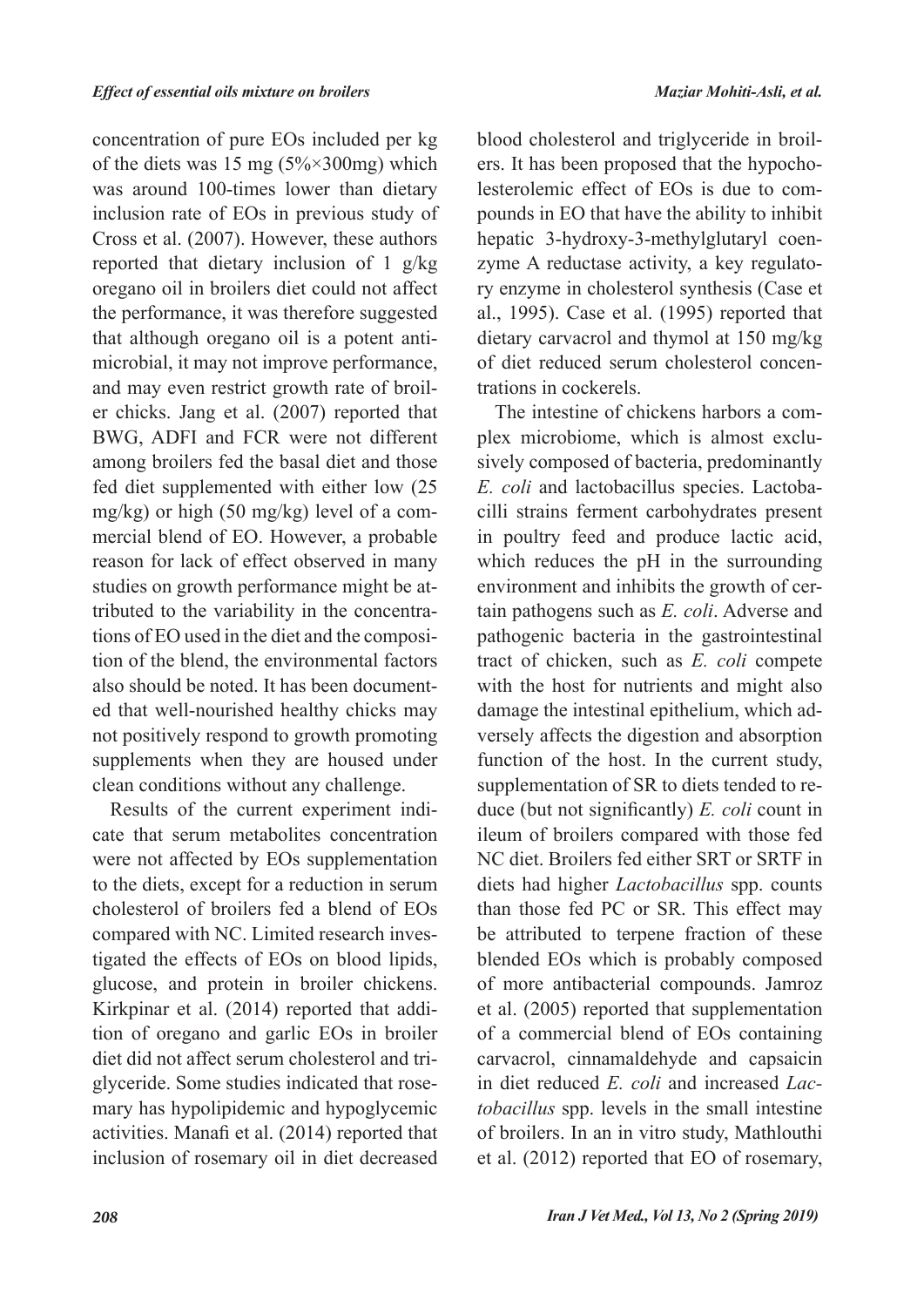oregano, and their combination had antibacterial activity against *E. coli* without affecting *Lactobacillus* spp., whereas Michiels et al. (2009) reported that carvacrol had antimicrobial effects against Lactobacilli. Burt et al. (2007) indicated that *E. coli* cells can grow in the presence of a sub-lethal concentration of carvacrol.

Antimicrobial activity has been recognized as the major beneficial effect of EO on poultry production, although the exact antimicrobial mechanism has not been fully revealed. Numerous in vitro studies confirmed that EO including thymol, carvacrol, etc., displayed antimicrobial activity against intestinal microbes such as *E. coli*, although limited information is available regarding EO effects on beneficial probiotic bacteria, such as Lactobacillus. Only slight or no inhibition against Lactobacillus has been reported for carvacrol at 300 μg/mL (Si et al., 2009). Du et al. (2015) reported that *E. coli* was more sensitive to thymol (MIC; minimum inhibitory concentration and MBC; minimum bactericidal concentration 187.5 and 375 μg/mL, respectively), whereas antibacterial activity of thymol and carvacrol was noticed against Lactobacillus strains at concentrations higher than for pathogenic bacteria (MIC and MBC, 1500 and 3000 μg/mL, respectively). According to in vitro experiments, thymol and carvacrol have additive antibacterial effects. Thymol is structurally analogous to carvacrol, but the locations of the hydroxyl groups differ between the two molecules. Thymol and carvacrol have similar antimicrobial effects but have different mechanisms of action against Gram-positive and Gram-negative bacteria. Thymol and carvacrol have prominent outer membrane disintegrating properties. These compounds are also capable of increasing the permeability of the cytoplasmic membrane to ATP. p-Cymene is the precursor of carvacrol and is a monoterpene with a benzene ring without any functional groups on its side chains. It has been reported that p-cymene not only has bactericidal effect, but also can enhance the antimicrobial activity of other compounds, such as its derivative carvacrol (Marchese et al., 2017). In the current study, the highest count of *Lactobacillus* spp. was found in SRT fed broilers which contained carvacrol, α-pinene, berbenone, 1,8-cineol, and thymol. The synergistic effect of phenols such as carvacrol and thymol, could probably reduce pathogenic bacteria and increase beneficial bacteria such as Lactobacillus. Broilers fed diet supplemented with EO of oregano or SR had the lowest *Lactobacillus* spp. counts in ileum compared with the other combinations of EO which suggests carvacrol in high amount could exert suppressing effect on this Gram-positive bacteria. Broilers fed SR in diets had numerically lower, but not significantly, *E. coli* count than the other blends, suggesting higher antibacterial action R. officinalis EO than T. daenensis celak or F. vulgare. The R. officinalis EO tested in the current study proved to have mainly α-pinene, which exhibited a broad antibacterial spectrum against Gram-negative and Gram-positive bacteria, and 1,8-cineole which displayed antibacterial activity against Gram-negative pathogenic bacteria by inducing cell membrane disruption (Ojeda-Sana et al., 2013).

Results of the current study indicate that oregano oil supplementation to the diets is effective in delaying lipid peroxidation in thigh meat during frozen storage for 30 and 60 days as compared with NC group, whereas the other blends of EOs had no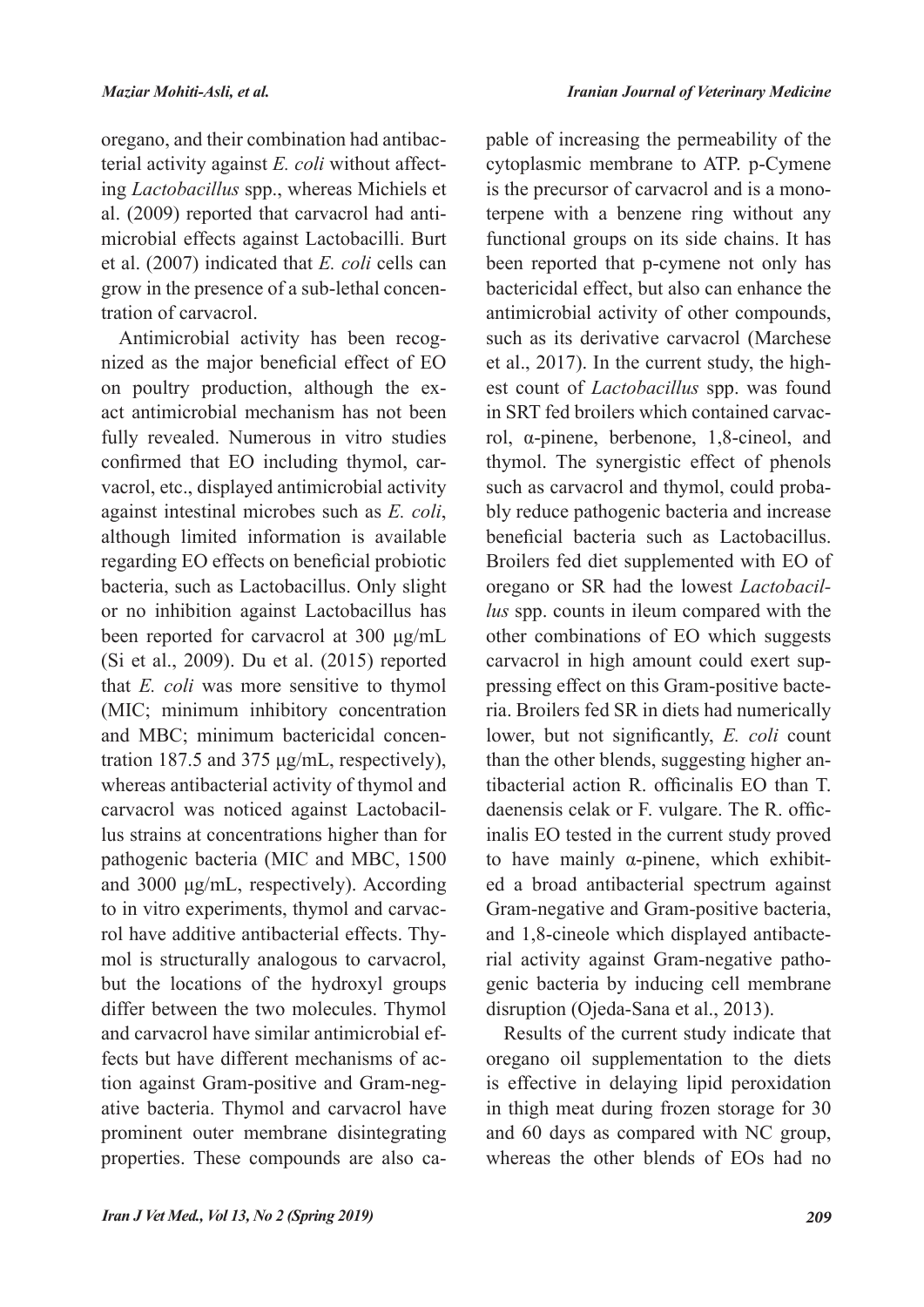significant difference from NC or PC. Neither pH nor moisture of stored thigh samples was affected by addition of any EOs in diets. It has been proposed that dietary supplementations of EOs have a beneficial effect on stored meat quality, an effect related to the antioxidant property of EOs, in terms of reducing or delaying lipid oxidation. TBARS is one of the most frequently used indicators of lipid peroxidation. Loetscher et al. (2013) reported that addition of rosemary to broiler diet decreased TBARS formation in breast meat during 9 d of storage. Yesilbag et al. (2011) found the higher antioxidative protection for the lower rosemary supplementation level which demonstrates a potentially better antioxidant activity of rosemary at lower dosages. Kirkpinar et al. (2014) reported that addition of EOs of oregano or garlic to the diet at 300 mg/ kg had no effect on pH and oxidative stability of breast meat during the storage period. Botsoglou et al. (2002) found lower TBARS values in meat from broilers fed diets enriched with oregano oil. They attributed this effect to the antioxidant compounds present in oregano oil which enter the circulatory system and are distributed and retained in muscle and other tissues. In the current study, inclusion of oregano EO to broiler diets presented the best antioxidant activity, since the corresponded thigh samples had the lowest TBARS values. Moreover, lipid peroxidation in thigh meat of broilers fed SRT in diet was numerically lower than the other blend of EOs, suggesting that carvacrol and thymol, the main components of EOs in this blend, had the most antioxidant effect among the other components. Carvacrol and thymol are two phenolic compounds with known antioxidant activity, composed 80% and 72% of EOs of S. khuzistanica

and T. daenensis celak, respectively. However, the main components of R. officinalis EO are α-pinene, 1,8-cineole and camphor which totally composed almost 50% of the EO, whereas F. vulgare EO predominantly constituted by 75% trans-anethole. Ojeda-Sana et al. (2013) determined chemical composition of EOs from two phenotypes of rosemary growing in Argentina and studied the antioxidant and antibacterial activities of EOs. They concluded that the rosemary EO rich in myrcene had the highest antioxidant activity, while the rosemary EO rich in α-pinene had the highest antibacterial activity. This can partly explain the relatively less antioxidative activity of SR, since R. officinalis EO tested in our study mainly contained α-pinene. Youdim et al. (2002) reported that antioxidant activity of EO components ranks as follows: thymol, carvacrol, γ-terpinene, myrcene, linalool, p-cymene, limonene, 1,8-cineole, and α-pinene. This phenolic compound of EO has a hydrogen-donating ability which can act as a chain breaking antioxidant in free radical chain reactions, converting lipid radicals to more stable products, thus extending the shelf life of meat.

**Conclusion:** The lowest ileal *Lactobacillus* spp. counts achieved in this experiment with supplementation of EO of oregano or SR in diets can be related to the high carvacrol contents of these EOs with suppressive activity on growth and proliferation of this Gram-positive bacteria. Only EOs as combinations were effective in reducing serum cholesterol concentration, suggesting other bioactive compounds except carvacrol as hypocholesterolemic agents in EOs blend. The inclusion of EOs in diets increased meat oxidation stability, with the highest amount achieved by oregano EO-fed broilers.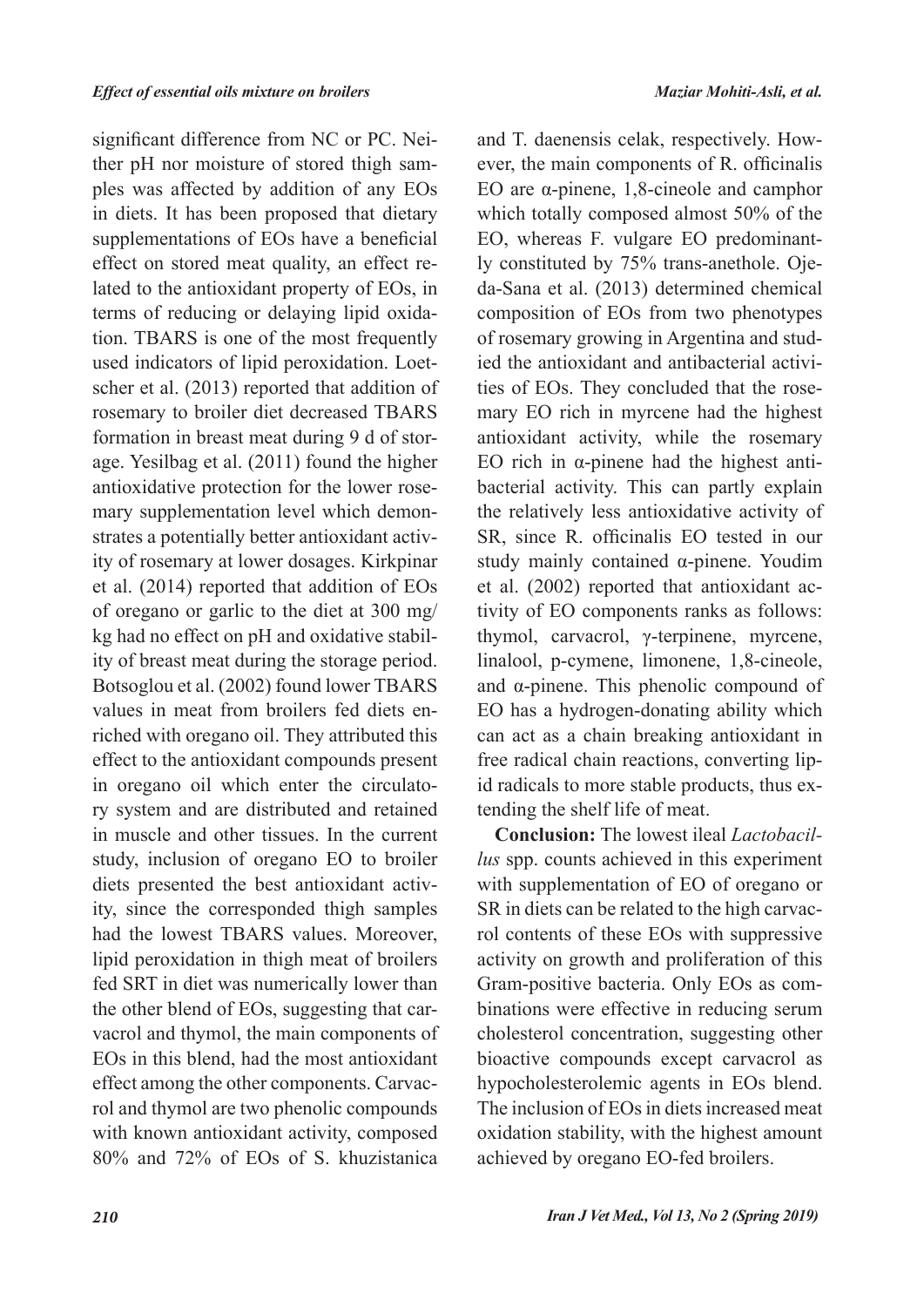### **Acknowledgments**

This research is conducted as a part of the MSc thesis of the second author. The authors would like to thank the University of Guilan for cooperation.

## **Conflicts of interest**

The author declared no conflict of interest.

### **References**

- Alp, M., Midilli, M., Kocabağlı, N., Yılmaz, H., Turan, N., Gargılı, A., Acar, N. (2012). The effects of dietary oregano essential oil on live performance, carcass yield, serum immunoglobulin G level, and oocyst count in broilers. J Appl Poult Res, 21, 630-636. https:// doi.org/10.3382/japr.2012-00551
- Amad, A.A., Männer, K., Wendler, K.R., Neumann, K., Zentek, J. (2011). Effects of a phytogenic feed additive on growth performance and ileal nutrient digestibility in broiler chickens. Poult Sci, 90, 2811-2816. https:// doi.org/10.3382/ps.2011-01515 PMID: 22080020
- Aviagen. (2014). Ross 308 Broiler: Nutrition Specification, Ross Breeders Limited, Newbridge, Midlothian, Scotland, UK.
- Biswas, S., Das, A.K., Banerjee R., Sharma, N. (2007). Effect of electrical stimulation on quality of tenderstretched chevon sides. Meat Sci, 75, 332-336. https://doi.org/10.1016/j. meatsci.2006.08.002 PMID: 22063666
- Botsoglou, N.A., Fletouris, D.J., Papageorgiou, G.E., Vassilopoulos, V.N., Mantis, A.J., Trakatellis, A.G. (1994). Rapid, sensitive, and specific thiobarbituric acid method for measuring lipid peroxidation in animal tissue, food, and feedstuff samples. J Agric Food Chem, 42, 1931-1937. https://doi. org/10.1021/jf00045a019

Botsoglou, N.A., Florou-Paneri, P., Christaki,

E., Fletouris, D.J., Spais, A.B. (2002). Effect of dietary oregano essential oil on performance of chickens and on iron-induced lipid oxidation of breast, thigh and abdominal fat tissues. Br Poult Sci, 43(2), 223-230. https:// doi.org/10.1080/00071660120121436 PMID: 12047086

- Burt, S.A. (2004). Essential oils: their antibacterial properties and potential applications in foods-a review. Int J Food Microbiol, 94, 223-253. https://doi.org/10.1016/j.ijfoodmicro.2004.03.022 PMID: 15246235
- Burt, S.A., van der Zee, R., Koets, A.P., de Graaff, A.M., van Knapen, F., Gaastra, W., Haagsman, HP., Veldhuizen, EJ. (2007). Carvacrol induces heat shock protein and inhibits synthesis of flagellin in *Escherichia coli*  O157:H7. Appl Environ Microbiol, 73, 4484- 4490. https://doi.org/10.1128/AEM.00340- 07 PMID: 17526792
- Case, G.L., He, L., Mo, H., Elson, C.E. (1995). Induction of geranyl pyrophosphate pyrophosphatase activity by cholesterol suppressive isoprenoids. Lipids, 30, 357-359. https:// doi.org/10.1007/bf02536045 PMID: 7609605
- Clavijo, V., Flórez, M.J.V. (2017). The gastrointestinal microbiome and its association with the control of pathogens in broiler chicken production: A review. Poult Sci, 97(3), 1006- 1021. https://doi.org/10.3382/ps/pex359 PMID: 29253263
- Corzo, A., Schilling, M.W., Loar, R.E., Jackson, V., Kin, S., Radhakrishnan, V. (2009). The effects of feeding distillers dried grains with solubles on broiler meat quality. Poult Sci, 88, 432-439. https://doi.org/10.3382/ ps.2008-00406 PMID: 19151359
- Cross, D.E., McDevitt, R.M., Hillman, K., Acamovic, T. (2007). The effect of herbs and their associated essential oils on performance, dietary digestibility and gut microflora in chickens from 7 to 28 days of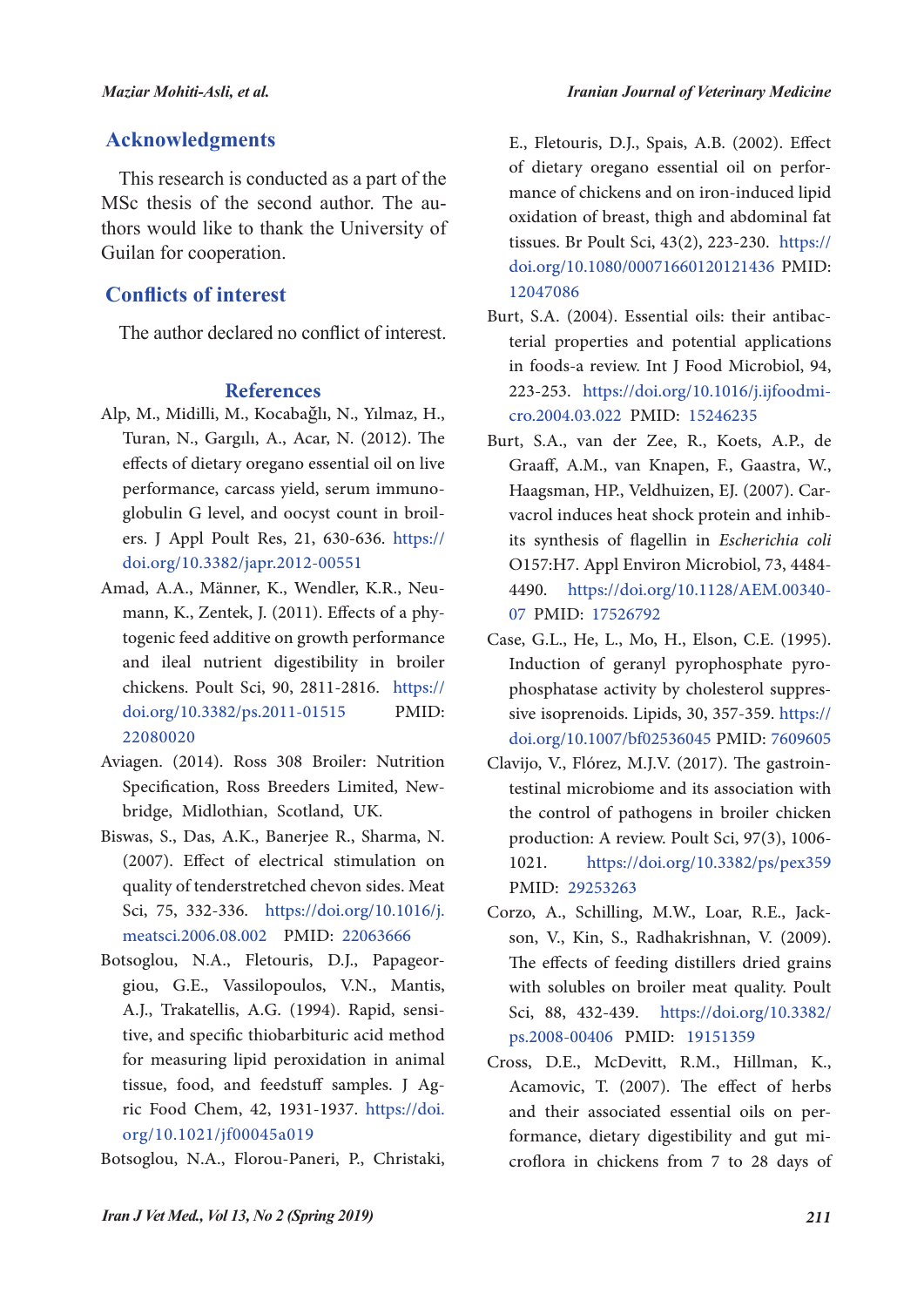age. Br Poult Sci, 48, 496-506. https://doi. org/10.1080/00071660701463221 PMID: 17701503

- Diaz-Sanchez, S., D'Souza, D., Biswas, D., Hanning I. (2015). Botanical alternatives to antibiotics for use in organic poultry production. Poult Sci, 94, 1419–1430. https://doi. org/10.3382/ps/pev014 PMID: 25743421
- Dibaji, S.M., Seidavi, A., Asadpour, L., da Silva, F.M. (2014). Effect of a synbiotic on the intestinal microflora of chickens. J Appl Poult Res, 23: 1-6. https://doi.org/10.3382/ japr.2012-00709
- Du, E., Gan, L., Li, Z., Wang, W., Liu, D., Guo, Y. (2015). In vitro antibacterial activity of thymol and carvacrol and their effects on broiler chickens challenged with Clostridium perfringens. J Anim Sci Biotechnol., 6, 1-12. https://doi.org/10.1186/s40104-015- 0055-7 PMID: 26705471
- Farzaneh, M., Kiani, H., Sharifi, R., Reisi, M., Hadian, J. (2015). Chemical composition and antifungal effects of three species of Satureja (S. hortensis, S. spicigera, and S. khuzistanica) essential oils on the main pathogens of strawberry fruit. Postharvest Biol Technol, 109, 145-151. https://doi.org/10.1016/j.postharvbio.2015.06.014
- Hafeez, A., Männer, K., Schieder, C., Zentek, J. (2016). Effect of supplementation of phytogenic feed additives (powdered vs. encapsulated) on performance and nutrient digestibility in broiler chickens. Poult Sci, 95, 622-629. https://doi.org/10.3382/ps/pev368 PMID: 26706360
- Hammer, K.A., Carson, C.F., Riley, T.V. (1999). Antimicrobial activity of essential oils and other plant extracts. J Appl Microbiol, 86, 985-990. https://doi.org/10.1046/j.1365- 2672.1999.00780.x PMID: 10438227
- Hashemipour, H., Kermanshahi, H., Golian, A., Veldkamp, T. (2013). Effect of thymol and

carvacrol feed supplementation on performance, antioxidant enzyme activities, fatty acid composition, digestive enzyme activities, and immune response in broiler chickens. Poult Sci, 92, 2059-2069. https://doi. org/10.3382/ps.2012-02685 PMID: 23873553

- Heath, R., Packer, L. (1968). Photoperoxidation in isolated chloroplast. I kinetics and stoichimotery of fatty acid peroxidation. J Biochem Biophys, 125, 189-198. https://doi. org/10.1016/0003-9861(68)90654-1 PMID: 5655425
- Hosseini, S.M., Farhangfar, H., Nourmohammadi, R. (2018). Effects of a blend of essential oils and overcrowding stress on the growth performance, meat quality and heat shock protein gene expression of broilers. Br Poult Sci, 59, 92-99. https://doi.org/10.108 0/00071668.2017.1390209 PMID: 28990804
- Jamroz, D., Orda, I., Kamel, C., Wiliczkiewicz, A., Wertelecki, T., Skorupinska, I. (2003). The influence of phytogenic extracts on performance, nutrient digestibility, carcass characteristics, and gut microbial status in broiler chickens. J Anim Feed Sci, 12, 583-596. https://doi.org/10.22358/jafs/67752/2003
- Jamroz, D., Wiliczkiewicz, A., Wertelecki, T., Orda, J., Skorupińska, J. (2005). Use of active substances of plant origin in chicken diets based on maize and locally grown cereals. Br Poult Sci,46, 485-493. https://doi. org/10.1080/00071660500191056 PMID: 16268107
- Jang, I.S., Ko, Y.H., Kang, S.Y., Lee, C.Y. (2007). Effect of a commercial essential oil on growth performance, digestive enzyme activity and intestinal microflora population in broiler chickens. Anim Feed Sci Technol, 134, 304-315. https://doi.org/10.1016/j.anifeedsci.2006.06.009
- Kirkpinar, F., Ünlü, H.B., Serdaroğlu, M., Turp, G.Y. (2014). Effects of dietary oregano and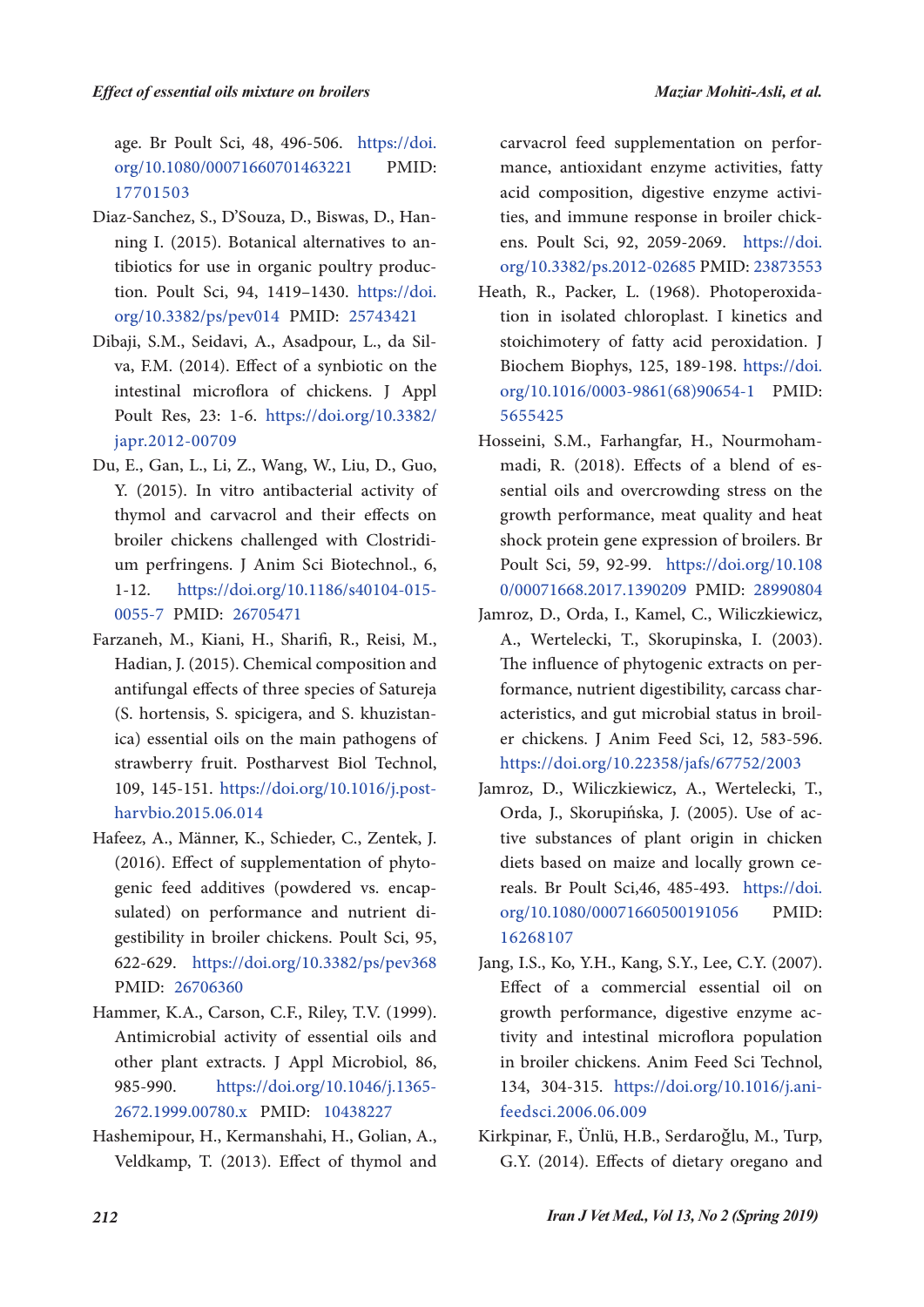garlic essential oils on carcass characteristics, meat composition, colour, pH and sensory quality of broiler meat. Br Poult Sci, 55, 157- 166. https://doi.org/10.1080/00071668.2013 .879980 PMID: 24404997

- Loetscher, Y., Kreuzer, M., Messikommer, R.E. (2013). Oxidative stability of the meat of broilers supplemented with rosemary leaves, rosehip fruits, chokeberry pomace, and entire nettle, and effects on performance and meat quality. Poult Sci, 92, 2938-2948. https://doi. org/10.3382/ps.2013-03258 PMID: 24135598
- Manafi, M., Hedayati, M., Yari, M. (2014). Application of rosemary (*Rosmarinus officinalis* L.) essence on chicks fed aflatoxin B1: Impacts on internal organ weights, biochemical traits and mortality. Res Zoology, 4,13-19. https:// doi.org/10.5923/j.zoology.20140401.03
- Marchese, A., Arciola, C., Barbieri, R., Silva, A., Nabavi, S., Tsetegho Sokeng, A.J., Izadi, M., Jafari, NJ., Suntar, I., Daglia, M., Nabavi, SM. (2017). Update on monoterpenes as antimicrobial agents: A particular focus on p-cymene. Materials, 10,947-962. https://doi. org/10.3390/ma10080947 PMID: 28809799
- Mathlouthi, N., Bouzaienne, T., Oueslati, I., Recoquillay, F., Hamdi, M., Urdaci, M., et al. (2012). Use of rosemary, oregano, and a commercial blend of essential oils in broiler chickens: in vitro antimicrobial activities and effects on growth performance. J Anim Sci, 90, 813-823. https://doi.org/10.2527/ jas.2010-3646 PMID: 22064737
- Michiels, J., Missotten, J.A.M., Fremaut, D., De Smet, S., Dierick, N.A. (2009). In vitro characterisation of the antimicrobial activity of selected essential oil components and binary combinations against the pig gut flora. Anim Feed Sci Technol, 151, 111-127. https://doi. org/10.1016/j.anifeedsci.2009.01.004
- Mohiti-Asli, M., Ghanaatparast-Rashti, M. (2015). Dietary oregano essential oil allevi-

ates experimentally induced coccidiosis in broilers. Prev Vet Med, 120, 195-202. https:// doi.org/10.1016/j.prevetmed.2015.03.014 PMID: 25864115

- Mohiti-Asli, M., Ghanaatparast-Rashti, M. (2017). Comparison of the effect of two phytogenic compounds on growth performance and immune response of broilers. J Appl Anim Res, 45, 603-608. https://doi.org/10.1 080/09712119.2016.1243119
- Nazzaro, F., Fratianni, F., De Martino, L., Coppola, R., De Feo, V. (2013). Effect of essential oils on pathogenic bacteria. Pharmaceuticals, 6, 1451-1474. https://doi.org/10.3390/ ph6121451 PMID: 24287491
- Ojeda-Sana, A.M., van Baren, C.M., Elechosa, M.A., Juárez, M.A., Moreno, S. (2013). New insights into antibacterial and antioxidant activities of rosemary essential oils and their main components. Food Control, 31, 189-195. https://doi.org/10.1016/j.foodcont.2012.09.022
- Özcan, M.M., Chalchat, J.C., Arslan, D., Ates, A., Ünver, A. (2006). Comparative essential oil composition and antifungal effect of bitter fennel (*Foeniculum vulgare* ssp. piperitum) fruit oils obtained during different vegetation. J Med Food, 9, 552-561. https:// doi.org/10.1089/jmf.2006.9.552 PMID: 17201644
- Russo, M., Galletti, G. C., Bocchini, P., Carnacini, A. (1998). Essential oil chemical composition of wild populations of Italian oregano spice (*Origanum vulgare* ssp. hirtum (Link) Ietswaart): A preliminary evaluation of their use in chemotaxonomy by cluster analysis. 1. Inflorescences. J Agric Food Chem, 46, 3741- 3746. https://doi.org/10.1021/jf980087w
- SAS Institute (2015). SAS statistics user's guide. Version 9.4. SAS Institute Inc., Cary, NC, USA.
- Si, W., Ni, X., Gong, J., Yu, H., Tsao, R., Han,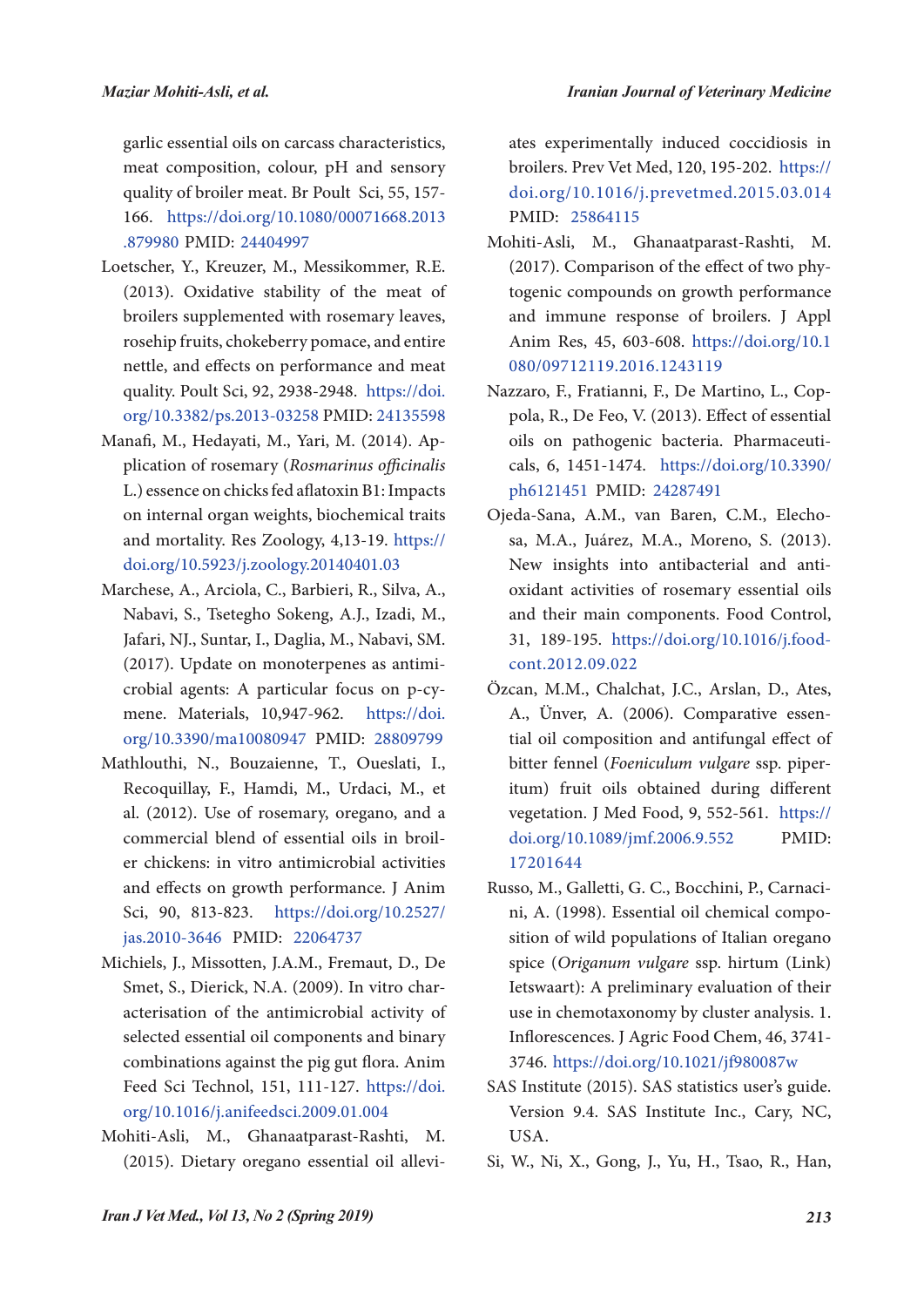Y., et al. (2009). Antimicrobial activity of essential oils and structurally related synthetic food additives towards Clostridium perfringens. J Appl Microbiol, 106, 213-220. https:// doi.org/10.1111/j.1365-2672.2008.03994.x PMID: 19054237

- Steiner, T. ed. (2010). Phytogenics in Animal Nutrition: Natural concepts to optimize gut health and performance. Nottingham University Press. Nottingham, UK. https://doi. org/10.7313/upo9781904761747
- Yesilbag, D., Eren, M., Agel, H., Kovanlikaya, A., Balci, F. (2011). Effects of dietary rosemary, rosemary volatile oil and vitamin E on broiler performance, meat quality and serum SOD activity. Br Poult Sci, 52(4), 472-482. https://doi.org/10.1080/00071668.2011.5990 26 PMID: 21919575
- Youdim, K.A., Deans, S.G., Finlayson, H.J. (2002). The antioxidant properties of thyme (*Thymus zygis* L.) essential oil: An inhibitor of lipid peroxidation and free radical scavenger. J Essent Oil Res, 14, 210-215. https:// doi.org/10.1080/10412905.2002.9699825